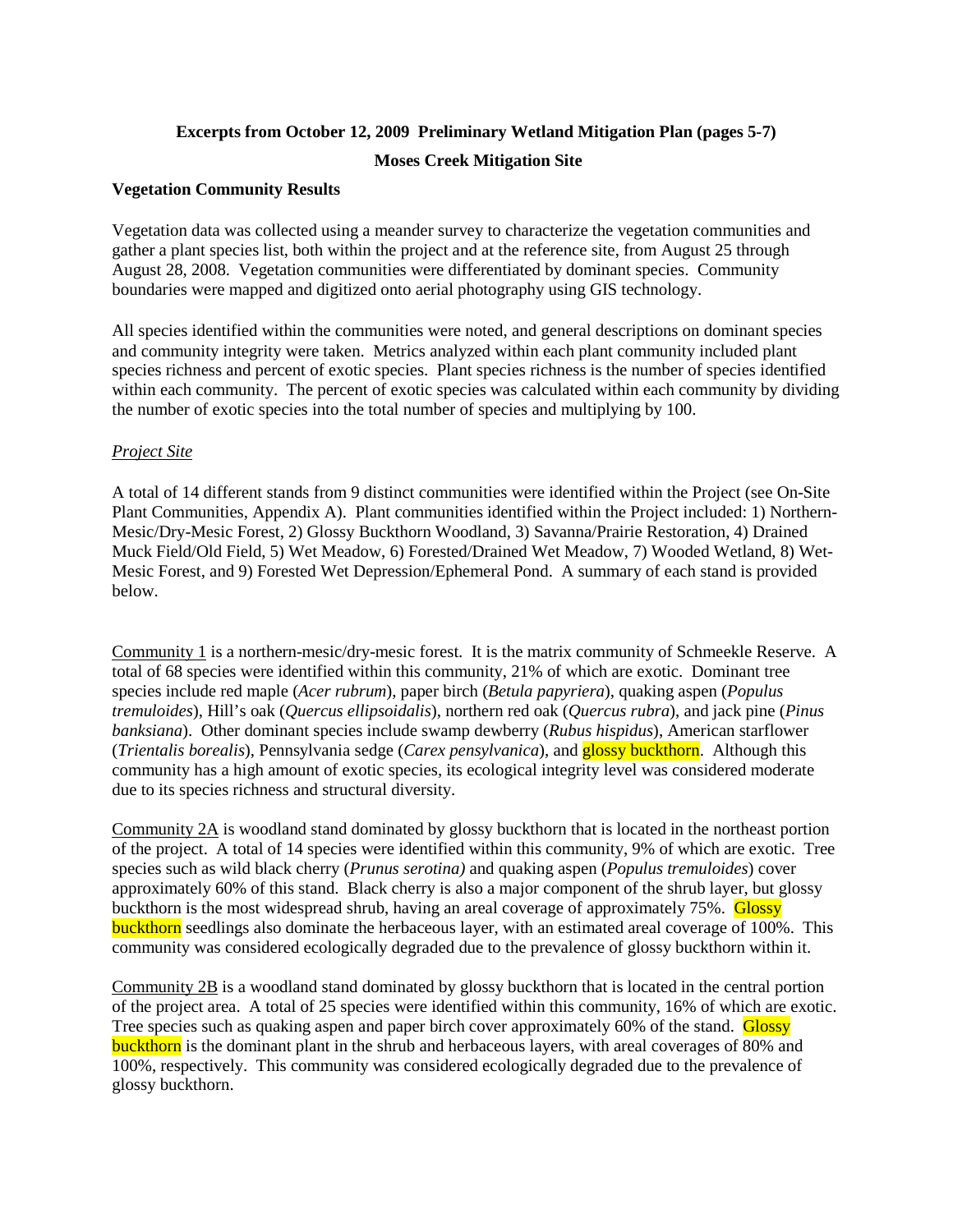Community 3 is a small savanna/ prairie restoration located in the north-central portion of the project area. A total of 29 species were identified within this community, 17% of which are exotic. This community is dominated by native prairie grasses such as big blue-stem and yellow Indian grass (*Sorghastrum nutans*); as well as woodland species such as Pennsylvania sedge and bracken fern (*Pteridium aquilinum*). Dominant trees include Hill's oak and northern red oak, while northern dewberry is the most common shrub. This community's ecological community integrity level was considered moderate, as it is relatively free of exotic species and has a diverse plant community.

Community 4 is an old field community with drained muck soil that is located in the northeast portion of the project. A total of 52 species were identified within this community, 35% of which are exotic. This community is dominated by Canada thistle (*Cirsium arvense*), Morrow's honeysuckle (*Lonicera morrowii*), reed canary grass, Kentucky blue grass, and common goldenrod. This community was considered ecologically degraded due to the amount of exotic species and the prevalence of Canada thistle, Morrow's honeysuckle, reed canary grass, and Kentucky blue grass.

Community 5 is a wet meadow located in the northeast portion of the project area. A total of 16 species were identified within this community, 13% of which are exotic. Dominant species include blue-joint grass, common tussock sedge (*Carex stricta*), wool-grass (*Scirpus cyperinus*), and steeplebush (*Spiraea tomentosa*). This community's ecological community integrity level was considered moderate, as it is relatively free of exotic species.

Community 6A is a drained wet meadow with a canopy cover of quaking aspen and paper birch that covers approximately 40% of the area. A total of 16 species were identified within this community, 6% of which are exotic. This community is located in the northeast portion of the project area. Glossy buckthorn is the dominant shrub, with an areal coverage of approximately 50%. The most common herbaceous species is interrupted fern (*Osmunda claytonia*). This community was considered ecologically degraded due to the prevalence of glossy buckthorn.

Community 6B is a drained wet meadow with a canopy cover of quaking aspen (approximately 10% areal cover) located in the central portion of the project. A total of 22 species were identified within this community, 23% of which are exotic. Glossy buckthorn is the dominant shrub and reed canary grass is dominant in the herbaceous layer. This community was considered ecologically degraded due to the amount of exotic species and the prevalence of glossy buckthorn and reed canary grass.

Community 7 is a small wooded wetland located in the east-central portion of the project area. A total of 16 species were identified within this community, 13% of which are exotic. Quaking aspen and paper birch were the dominant trees, with an estimated canopy cover of 50%. The shrub layer is dominated by glossy buckthorn, with an estimated areal coverage of 50%. Dominant herbaceous plants include, common lake sedge (*Carex lacustris*), interrupted fern (*Osmunda claytoniana*), and reed canary grass. This community was considered ecologically degraded due to the prevalence of glossy buckthorn and reed canary grass.

Community 8A is a wet-mesic forest located in the central portion of the project area. A total of 30 species were identified within this community, 7% of which are exotic. Dominant tree species include red maple and eastern white pine (*Pinus strobus*). The shrub layer is dominated by glossy buckthorn and the herbaceous layer is dominated by reed canary grass. Many wet meadow species, such as rattlesnake grass (*Glyceria canadensis*), steeplebush, arrow-leaved tear-thum (*Polygonum sagittatum*), common rush (*Juncus effusus*), and wool-grass were observed within 13A, suggesting that it had a wetter hydrologic regime at one time. Although this community includes a high amount of **glossy buckthorn** and reed canary grass, its ecological integrity level was considered moderate due to its species richness and structural diversity.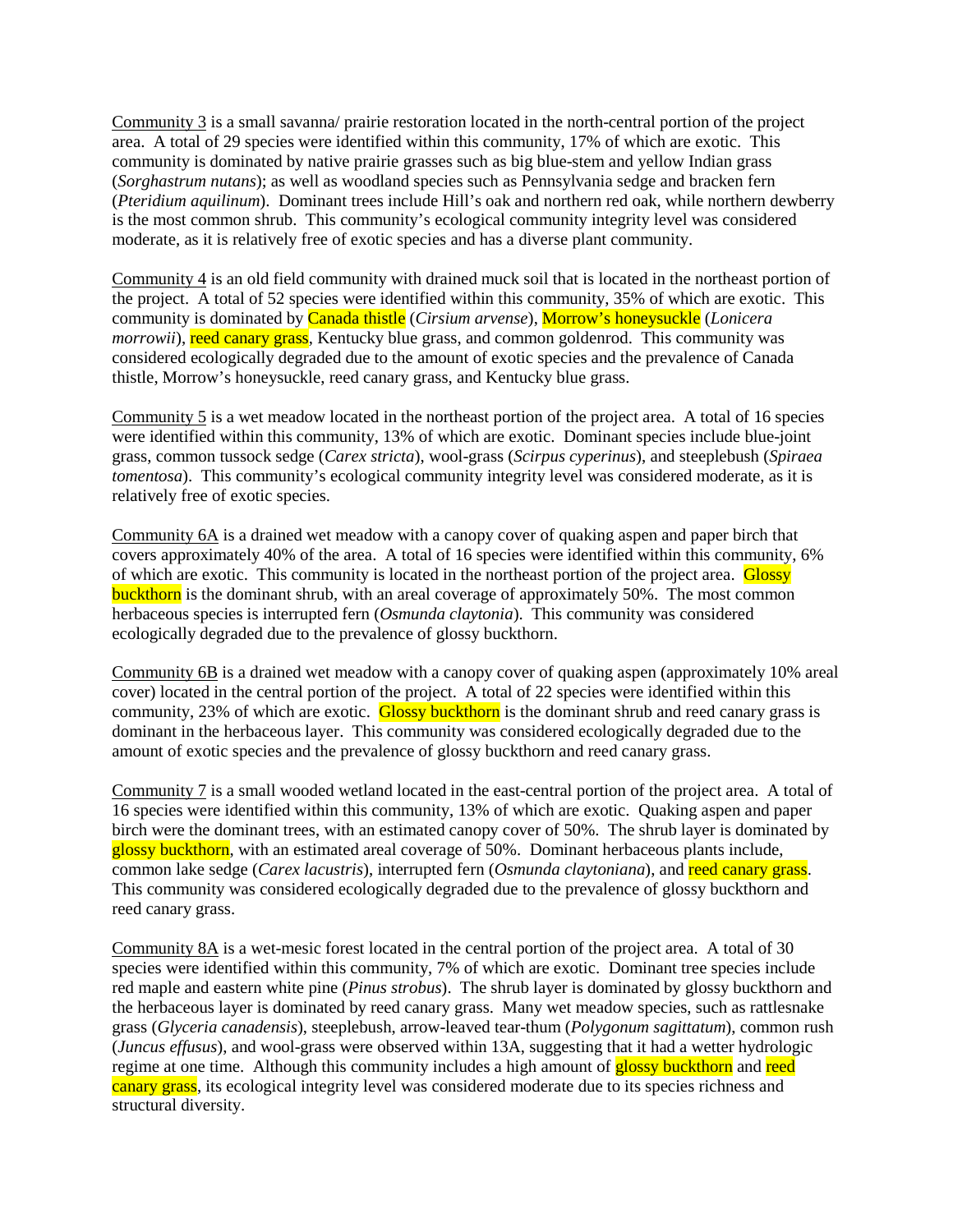Community 8B is a wet-mesic forest located in the north-central portion of the project. A total of 17 species were identified within this community, 6% of which are exotic. It is dominated by red maple in the tree canopy and American starflower in the herbaceous layer. This community's ecological community integrity level was considered moderate, as it is relatively free of exotic species.

Community 8C is a wet-mesic forest located in the central portion of the project area. A total of 25 species were identified within this community, 12% of which are exotic. This community is dominated by red maple with scattered clusters of jack pine, white pine, and quaking aspen. The most abundant shrub is wild black cherry (*Prunus serotina*), while the herbaceous layer is sparsely populated. This community's ecological community integrity level was considered moderate, as it is relatively free of exotic species and has a diverse plant community.

Community 8D is a wet-mesic forest located in the northwest portion of the project area. A total of 25 species were identified within this community, 16% of which are exotic. This community is dominated by red maple in the tree canopy, and by blue-joint grass and reed canary grass in the herbaceous layer. Although this community has a high amount of reed canary grass, its ecological integrity level was considered moderate due to its species richness and structural diversity.

Community 9 is a small forested wet depression located in the northern portion of the project area. A total of 16 species were identified within this community, 13% of which are exotic. Dominant species includes quill sedge (*Carex tenera*), reed canary grass, wild black cherry, and swamp dewberry (*Rubus hispidus*). This community was considered ecologically degraded due to the prevalence of reed canary grass.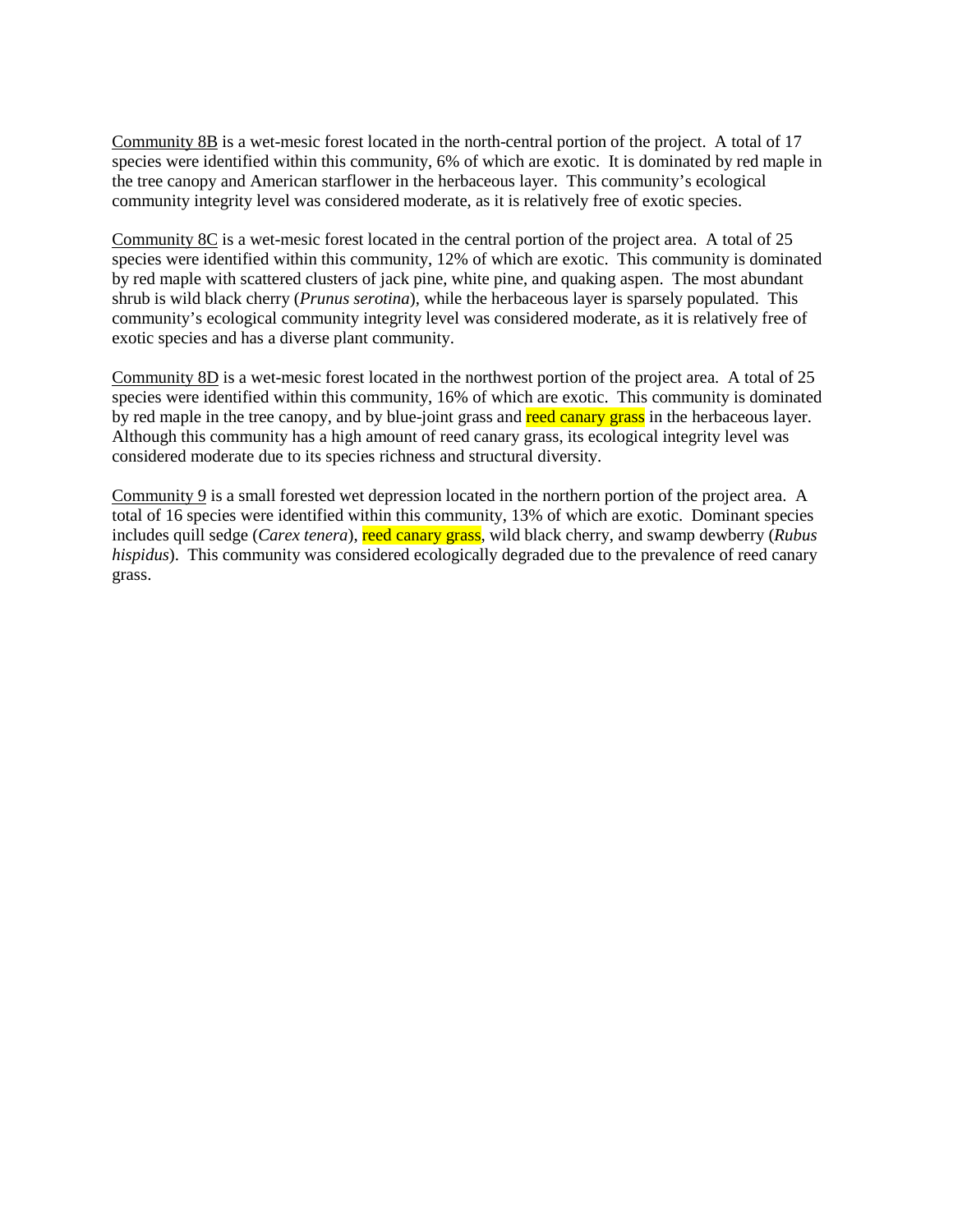

Community Types.mxd Map Created By D. Giblin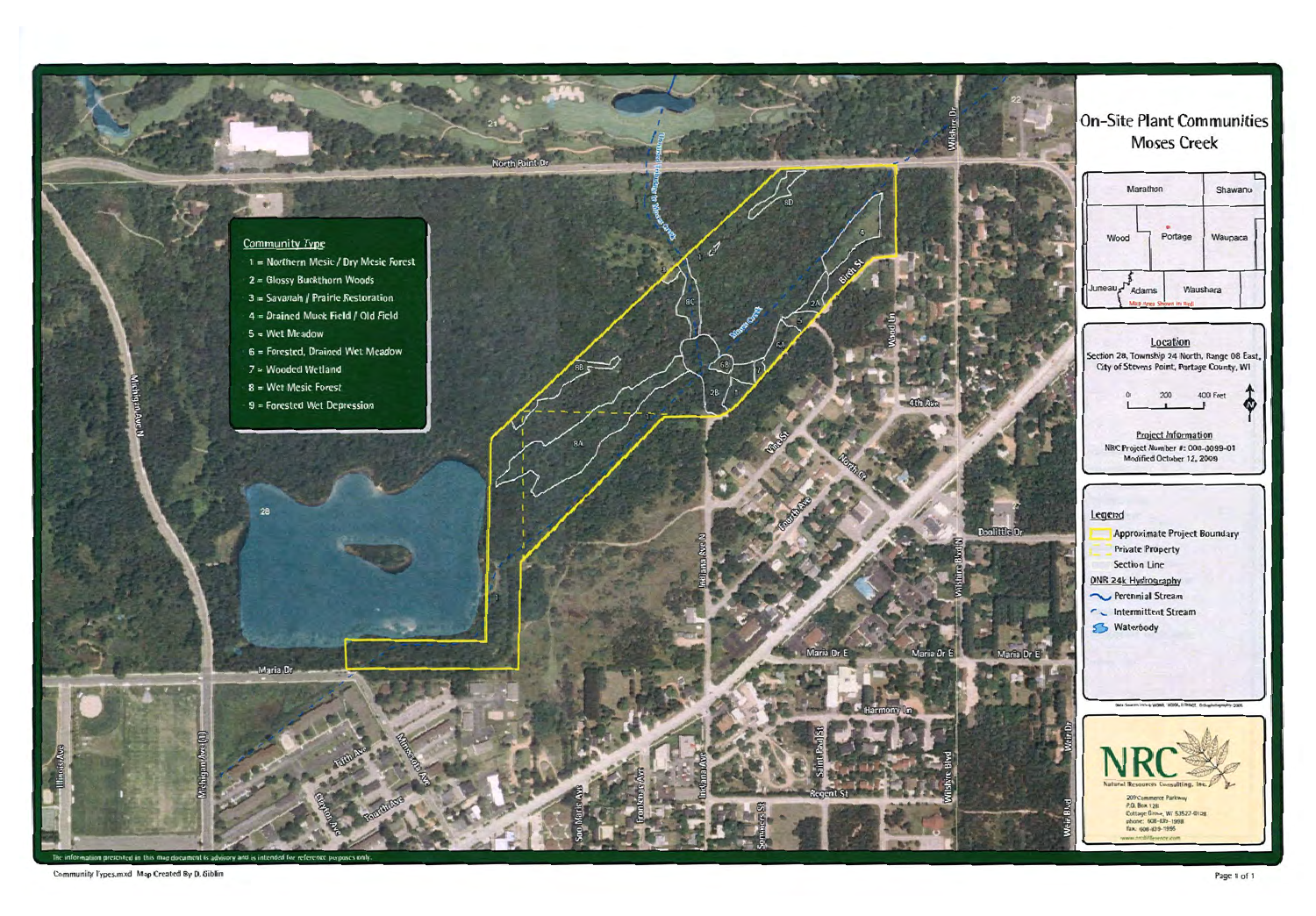**Community 1: Northern Mesic/ Dry-Mesic Forest**

| Scientific Name <sup>1, 2</sup> | <b>Common Name</b>     | <b>Region 3 Wetland</b><br><b>Coefficient</b> | <b>Native</b> | Physiognomy  | <b>Coefficient of</b><br>Conservatism $3$ | All species C<br>value |
|---------------------------------|------------------------|-----------------------------------------------|---------------|--------------|-------------------------------------------|------------------------|
| Acer negundo                    | box elder              | FACW-                                         | X             | Tree         | 0                                         | $\mathbf 0$            |
| <b>Acer rubrum</b>              | red maple              | <b>FAC</b>                                    | X             | <b>Tree</b>  | 3                                         | $\mathbf{3}$           |
| Actaea rubra                    | red baneberry          | NI                                            | X             | Forb         | $\overline{7}$                            | $\overline{7}$         |
| AGROSTIS GIGANTEA               | redtop                 | NI                                            |               | Grass        |                                           | $\mathbf 0$            |
| Amelanchier laevis              | Allegheny serviceberry | NI                                            | X             | Shrub        | 6                                         | 6                      |
| Anemone quinquefolia            | wood anemone           | FAC*                                          | X             | Forb         | 6                                         | 6                      |
| Aralia nudicaulis               | wild sarsaparilla      | <b>FACU</b>                                   | X             | Forb         | 6                                         | 6                      |
| Asclepias syriaca               | common milkweed        | UPL                                           | X             | Forb         | 1                                         | 1                      |
| Aster lanceolatus               | white panicle aster    | [FACW]                                        | X             | Forb         | 4                                         | $\overline{4}$         |
| Aster macrophyllus              | big-leaved aster       | [UPL]                                         | X             | Forb         | $\overline{\mathbf{4}}$                   | $\overline{4}$         |
| Aster umbellatus                | flat-top aster         | <b>FACW</b>                                   | X             | Forb         | 6                                         | 6                      |
| Athyrium filix-femina           | common lady fern       | <b>FAC</b>                                    | X             | Fern         | 5                                         | 5                      |
| <b>BERBERIS THUNBERGII</b>      | Japanese barberry      | FACU-                                         |               | Shrub        |                                           | $\mathbf 0$            |
| Betula papyrifera               | paper birch            | FACU+                                         | X             | <b>Tree</b>  | 3                                         | 3                      |
| <b>BROMUS INERMIS</b>           | smooth brome           | <b>UPL</b>                                    |               | Grass        |                                           | $\mathbf 0$            |
| Calamagrostis canadensis        | blue-joint grass       | OBL                                           | X             | Grass        | 5                                         | 5                      |
| Carex gracillima                | graceful sedge         | FACU*                                         | $\mathsf{X}$  | Sedge        | 5                                         | 5                      |
| Carex pensylvanica              | Pennsylvania sedge     | [UPL]                                         | X             | Sedge        | 3                                         | 3                      |
| Carex tenera                    | quill sedge            | FAC+                                          | $\mathsf{X}$  | Sedge        | $\overline{4}$                            | $\overline{4}$         |
| Carpinus caroliniana            | ironwood               | <b>FAC</b>                                    | X             | Tree         | 6                                         | $\,6$                  |
| CENTAUREA BIEBERSTEINII         | spotted knapweed       | <b>UPL</b>                                    |               | Forb         |                                           | $\mathbf 0$            |
| <b>CIRSIUM ARVENSE</b>          | Canada thistle         | <b>FACU</b>                                   |               | Forb         |                                           | $\mathbf 0$            |
| Cornus racemosa                 | gray dogwood           | FACW-                                         | X             | Shrub        | $\overline{c}$                            | $\overline{2}$         |
| Corylus americana               | American hazelnut      | FACU-                                         | X             | Shrub        | 5                                         | 5                      |
| <b>DACTYLIS GLOMERATA</b>       | orchard grass          | <b>FACU</b>                                   |               | Grass        |                                           | $\mathbf 0$            |
| Danthonia spicata               | poverty danthonia      | ΝI                                            | X             | <b>Grass</b> | 4                                         | 4                      |
| Erechtites hieracifolia         | fireweed               | <b>FACU</b>                                   | X             | Forb         | $\overline{c}$                            | $\overline{2}$         |
| Euthamia graminifolia           | grass-leaved goldenrod | <b>FAC</b>                                    | X             | Forb         | 4                                         | $\overline{4}$         |
| Hackelia virginiana             | beggar's-lice          | FAC-                                          | X             | Forb         | 3                                         | 3                      |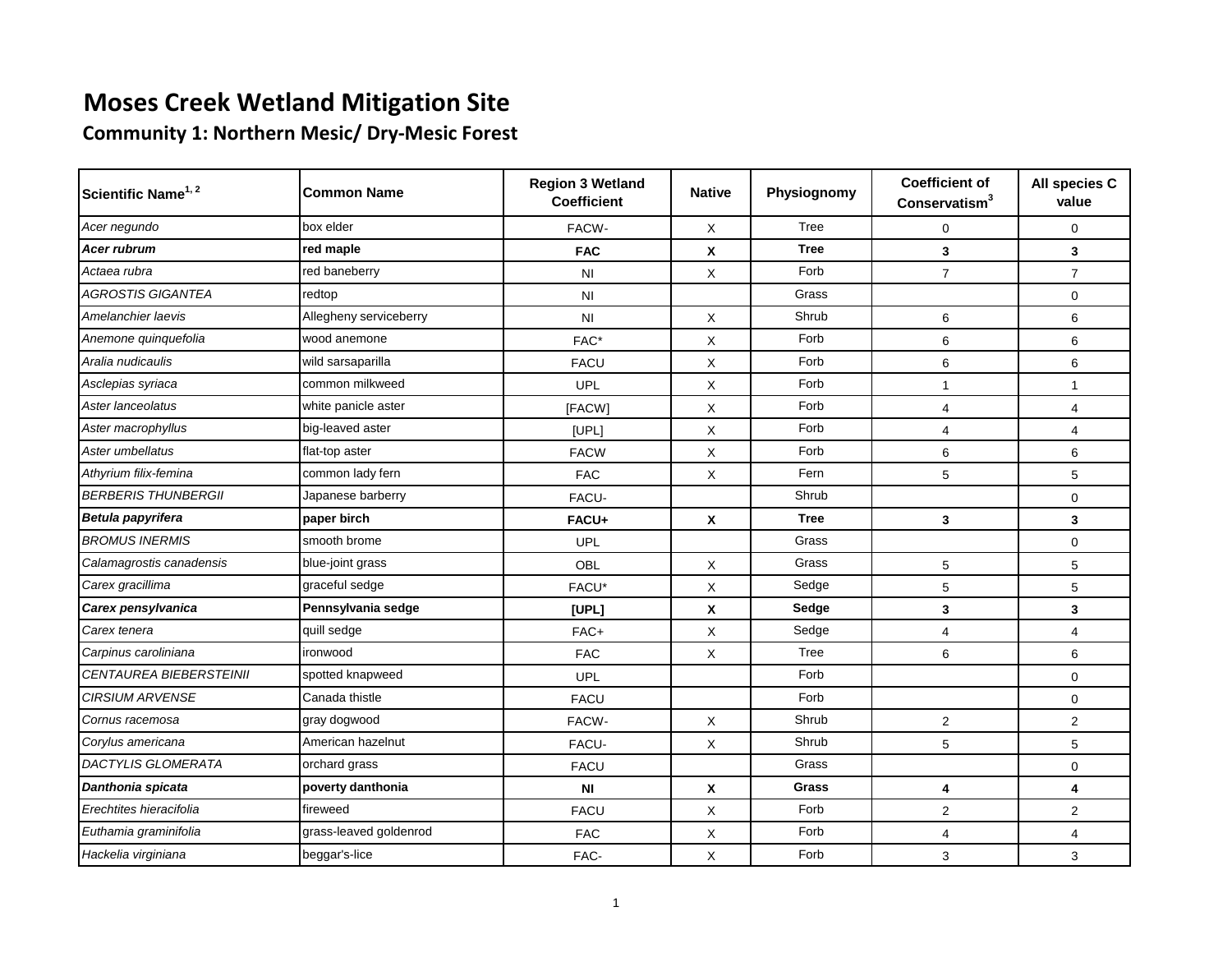| $\overline{7}$            | $\overline{7}$          |
|---------------------------|-------------------------|
|                           | 0                       |
|                           | 0                       |
| 5                         | 5                       |
| Evergreen Ally<br>$\,6\,$ | 6                       |
| 9                         | 9                       |
| $\overline{4}$            | $\overline{\mathbf{4}}$ |
| 5                         | 5                       |
| $\mathbf 5$               | 5                       |
| $\overline{7}$            | $\overline{7}$          |
| $\mathbf{1}$              | $\mathbf{1}$            |
| Woody Vine<br>5           | 5                       |
|                           | 0                       |
|                           | 0                       |
| 5                         | 5                       |
|                           |                         |
| 5                         | 5                       |
|                           | 0                       |
| $\mathbf{2}$              | $\mathbf{2}$            |
| $\overline{4}$            | $\overline{4}$          |
| $\sqrt{3}$                | 3                       |
| $\sqrt{2}$                | $\overline{\mathbf{c}}$ |
| $\overline{7}$            | $\overline{7}$          |
| 5                         | 5                       |
| 5                         | 5                       |
| 5                         | 5                       |
|                           | 0                       |
| $\overline{c}$            | $\overline{\mathbf{c}}$ |
| $\mathsf 3$               | 3                       |
| 3                         | 3                       |
| $\overline{\mathbf{4}}$   | 4                       |
| $\sqrt{3}$                | 3                       |
|                           | 0                       |
| 5                         | 5                       |
|                           |                         |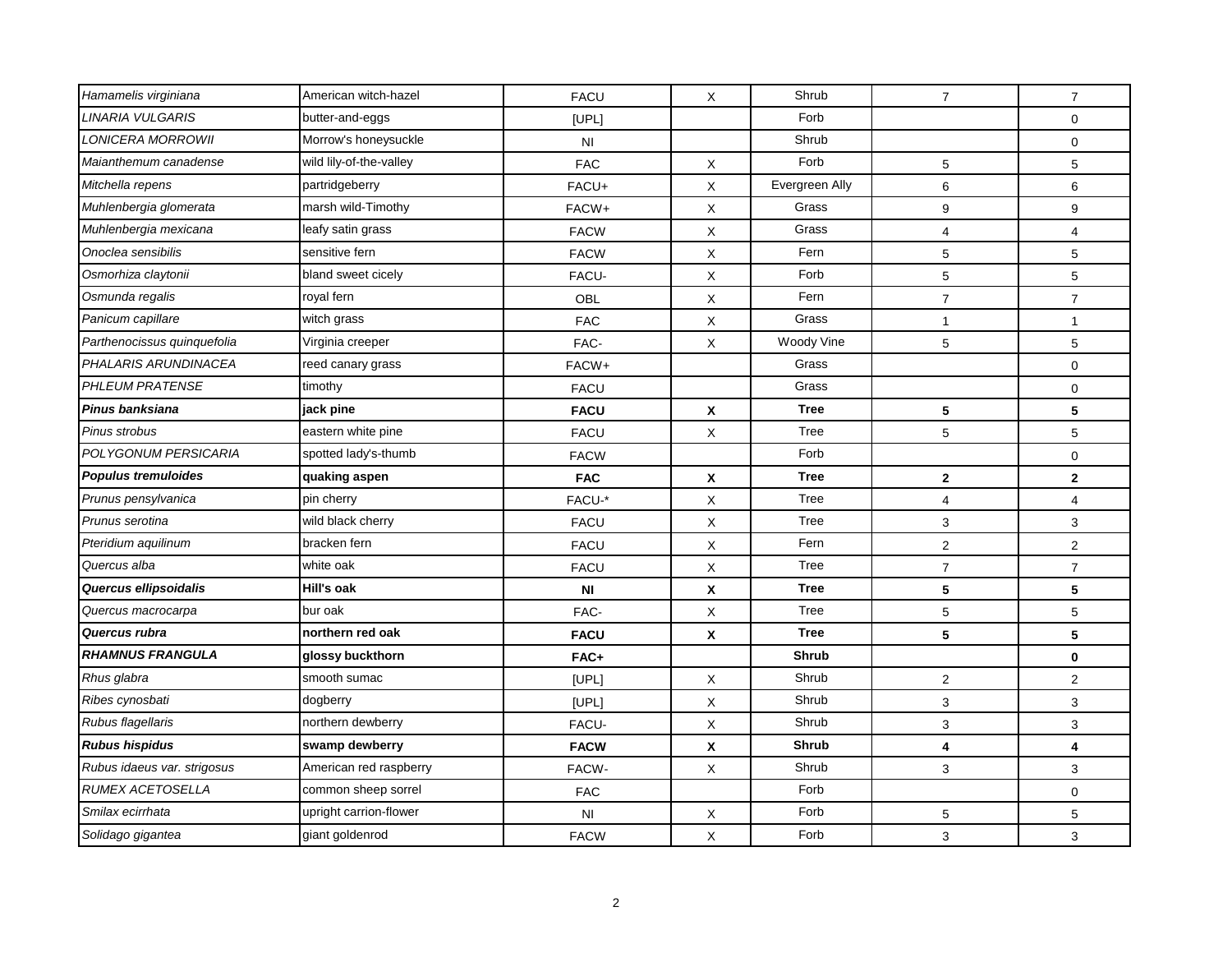| Solidago hispida var. hispida | hairy goldenrod            | <b>NI</b>   | Forb  |  |
|-------------------------------|----------------------------|-------------|-------|--|
| Spiraea tomentosa             | steeplebush                | <b>FACW</b> | Shrub |  |
| Trientalis borealis           | <b>American starflower</b> | FAC+        | Forb  |  |
| Uvularia sessilifolia         | sessile bellwort           | FAC-        | Forb  |  |
| Vaccinium angustifolium       | early low blueberry        | <b>FACU</b> | Shrub |  |

 $<sup>1</sup>$  All capital letters denotes a non-native species</sup>

<sup>2</sup> Bold indicates dominant species

| <b>FQI Calculations</b> | Species Richness | Mean C Value | FQI  |             |
|-------------------------|------------------|--------------|------|-------------|
| <b>Native</b>           | 55               | 4.4          | 32.8 | .416198487  |
| All Species             | 68               | 3.6          | 29.5 | 8.246211251 |

 $3$  Each native species is assigned a coefficient of conservatism (C) following the methods described by Swink and Wilhelm (1994) and Wilhelm and Masters (1995). Coefficients of conservatism range from 0 to 10 and represent an estimated probability that a plant is likely to occur in a landscape relatively unaltered from what is believed to be a pre-settlement condition. For example, a C of 0, is given to plants that have demonstrated little fidelity to any remnant natural community, i.e. may be found almost anywhere. Similarly, a C of 10 is applied to plants that are almost always restricted to a pre-settlement remnant, i.e. a high quality natural area. Introduced plants were not part of the pre-settlement flora, so no C value is applied to these.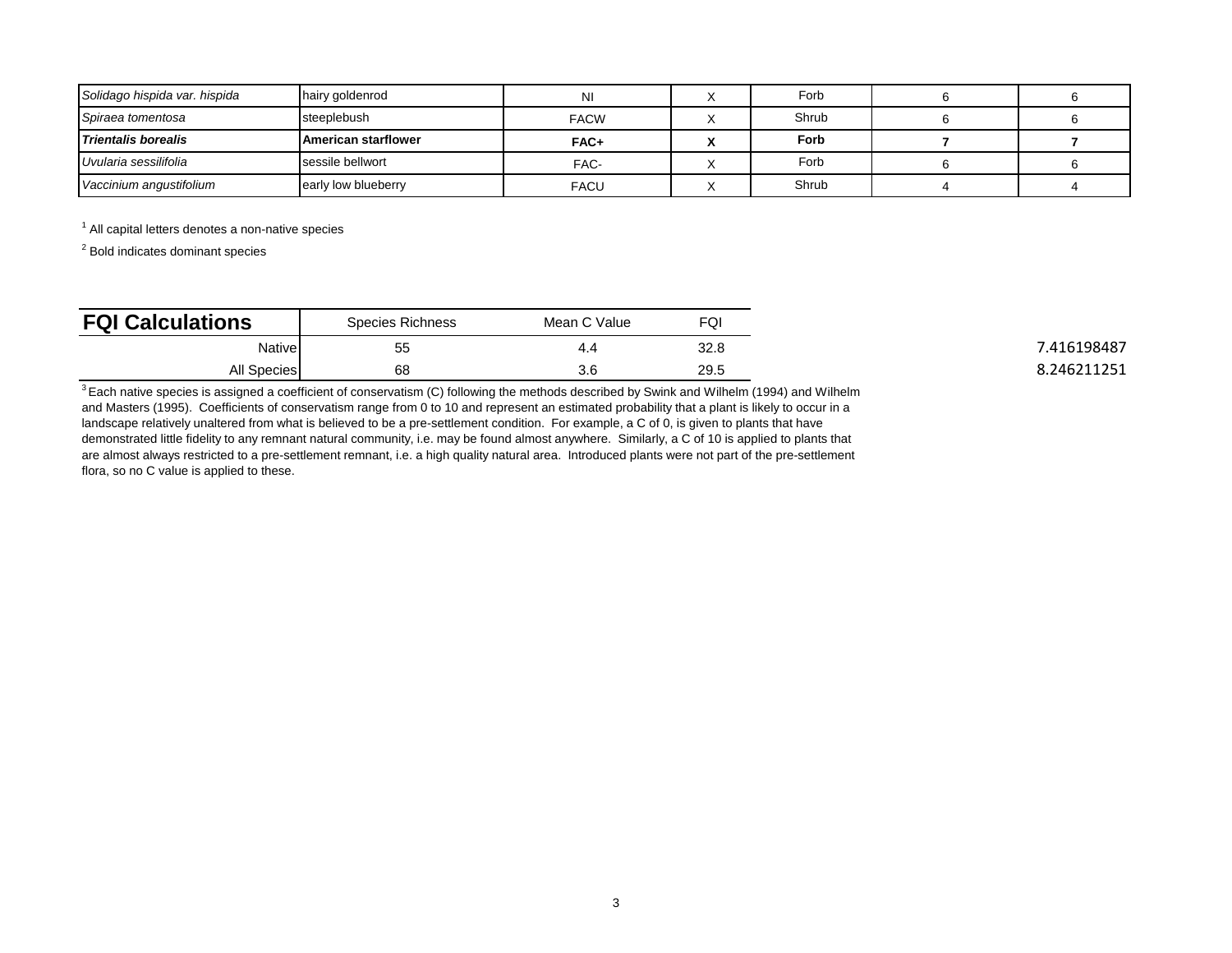## **Community 2B: Glossy Buckthorn Woods**

| Scientific Name <sup>1, 2</sup> | Common Name              | <b>Region 3 Wetland</b><br><b>Coefficient</b> | <b>Native</b> | Physiognomy  | <b>Coefficient of</b><br>Conservation <sup>3</sup> | All species C value |
|---------------------------------|--------------------------|-----------------------------------------------|---------------|--------------|----------------------------------------------------|---------------------|
| Acer negundo                    | box elder                | FACW-                                         | X             | Tree         | $\Omega$                                           | $\Omega$            |
| Acer rubrum                     | red maple                | <b>FAC</b>                                    | X             | Tree         | 3                                                  | 3                   |
| <b>AGROSTIS GIGANTEA</b>        | redtop                   | N <sub>l</sub>                                |               | Grass        |                                                    | $\Omega$            |
| Aster lanceolatus               | white panicle aster      | [FACW]                                        | X             | Forb         | 4                                                  | 4                   |
| Aster umbellatus                | flat-top aster           | <b>FACW</b>                                   | X             | Forb         | 6                                                  | 6                   |
| Betula papyrifera               | paper birch              | FACU+                                         | X             | <b>Tree</b>  | 3                                                  | 3                   |
| Calamagrostis canadensis        | blue-joint grass         | <b>OBL</b>                                    | X             | Grass        | 5                                                  | 5                   |
| Carex tenera                    | quill sedge              | FAC+                                          | X             | Sedge        | 4                                                  | 4                   |
| Corylus cornuta subsp. cornuta  | beaked hazelnut          | <b>UPL</b>                                    | X             | Shrub        | 5                                                  | 5                   |
| Laportea canadensis             | Canadian wood-nettle     | <b>FACW</b>                                   | X             | Forb         | 4                                                  | 4                   |
| <b>LINARIA VULGARIS</b>         | butter-and-eggs          | [UPL]                                         |               | Forb         |                                                    | $\mathbf 0$         |
| Lycopus uniflorus               | northern water-horehound | <b>OBL</b>                                    | X             | Forb         | 4                                                  | 4                   |
| Muhlenbergia mexicana           | leafy satin grass        | <b>FACW</b>                                   | X             | Grass        | $\overline{4}$                                     | $\overline{4}$      |
| Onoclea sensibilis              | sensitive fern           | <b>FACW</b>                                   | X             | Fern         | 5                                                  | 5                   |
| Osmorhiza claytonii             | bland sweet cicely       | FACU-                                         | X             | Forb         | 5                                                  | 5                   |
| PHALARIS ARUNDINACEA            | reed canary grass        | FACW+                                         |               | Grass        |                                                    | $\Omega$            |
| Pinus banksiana                 | jack pine                | <b>FACU</b>                                   | X             | Tree         | 5                                                  | 5                   |
| Polygonum sagittatum            | arrow-leaved tear-thumb  | <b>OBL</b>                                    | X             | Forb         | 6                                                  | 6                   |
| <b>Populus tremuloides</b>      | quaking aspen            | <b>FAC</b>                                    | X             | <b>Tree</b>  | $\mathbf{2}$                                       | $\mathbf{2}$        |
| Prunus serotina                 | wild black cherry        | <b>FACU</b>                                   | X             | Tree         | 3                                                  | 3                   |
| Quercus rubra                   | northern red oak         | <b>FACU</b>                                   | Χ             | Tree         | 5                                                  | 5                   |
| <b>RHAMNUS FRANGULA</b>         | glossy buckthorn         | FAC+                                          |               | <b>Shrub</b> |                                                    | $\mathbf 0$         |
| Rubus hispidus                  | swamp dewberry           | <b>FACW</b>                                   | X             | Shrub        | $\overline{4}$                                     | 4                   |
| <b>Trientalis borealis</b>      | American starflower      | FAC+                                          | X             | Forb         | $\overline{7}$                                     | $\overline{7}$      |
| Urtica dioica                   | stinging nettle          | FAC+                                          | X             | Forb         | 1                                                  | 1                   |

 $<sup>1</sup>$  All capital letters denotes a non-native species</sup>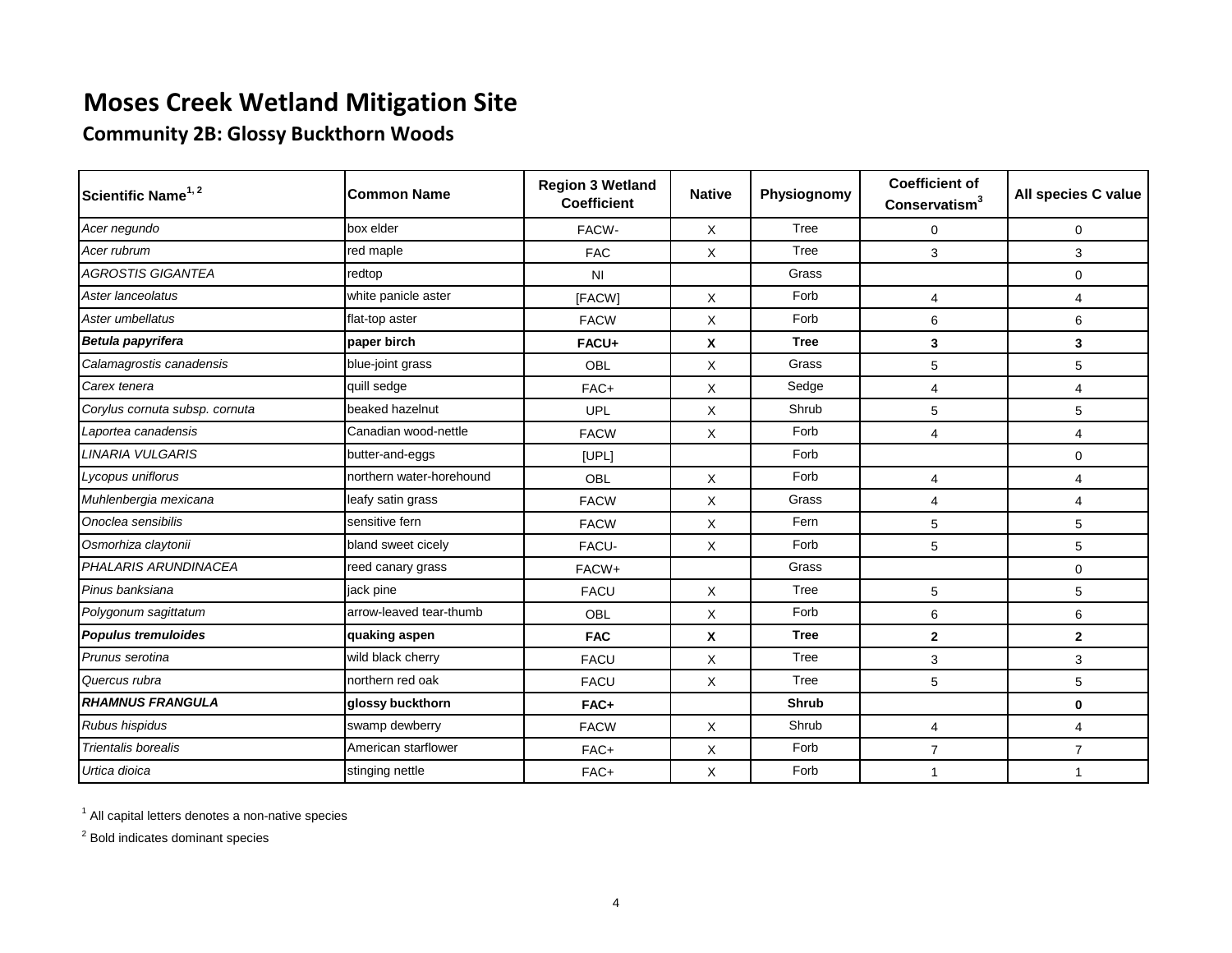| <b>FQI Calculations</b> | <b>Species Richness</b> | Mean C Value | FQI  |           |
|-------------------------|-------------------------|--------------|------|-----------|
| Native                  | ົ<br><u>_</u>           | 4.C          | 18.5 | 582575695 |
| <b>All Species</b>      | 25                      | 3.4          | 17.0 |           |

 $\frac{3}{3}$  Each native species is assigned a coefficient of conservatism (C) following the methods described by Swink and Wilhelm (1994) and Wilhelm and Masters (1995). Coefficients of conservatism range from 0 to 10 and represent an estimated probability that a plant is likely to occur in a landscape relatively unaltered from what is believed to be a pre-settlement condition. For example, a C of 0, is given to plants that have demonstrated little fidelity to any remnant natural community, i.e. may be found almost anywhere. Similarly, a C of 10 is applied to plants that are almost always restricted to a pre-settlement remnant, i.e. a high quality natural area. Introduced plants were not part of the pre-settlement flora, so no C value is applied to these.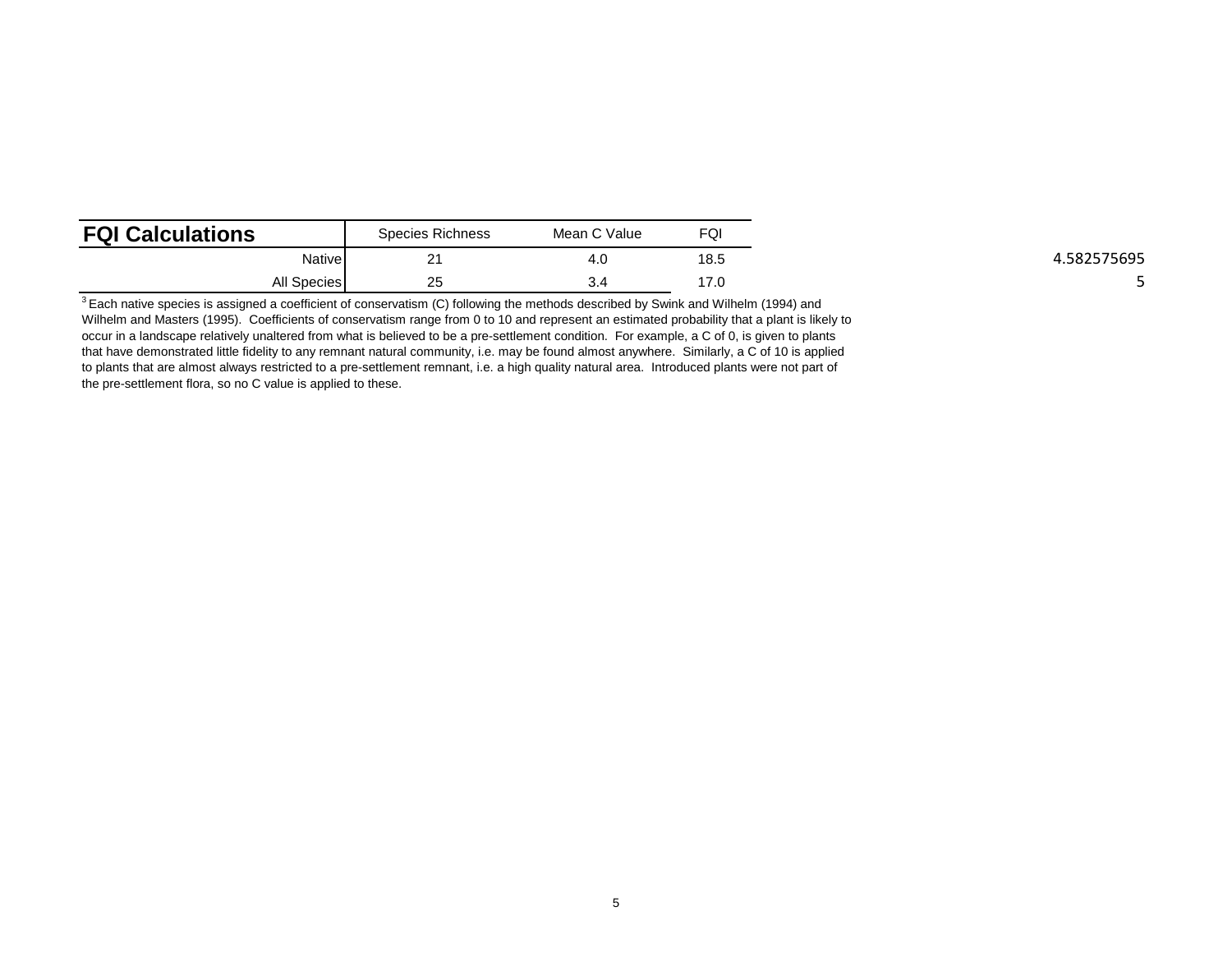**Community 3: Savanna/ Prairie Restoration**

| Scientific Name <sup>1, 2</sup> | Common Name              | <b>Region 3 Wetland</b><br><b>Coefficient</b> | <b>Native</b> | Physiognomy  | <b>Coefficient of</b><br>Conservatism <sup>3</sup> | All species C<br>value  |
|---------------------------------|--------------------------|-----------------------------------------------|---------------|--------------|----------------------------------------------------|-------------------------|
| <b>AGROSTIS GIGANTEA</b>        | redtop                   | N <sub>l</sub>                                |               | Grass        |                                                    | $\mathbf 0$             |
| Andropogon gerardii             | big blue-stem            | FAC-                                          | X             | Grass        | $\overline{\mathbf{4}}$                            | 4                       |
| Asclepias syriaca               | common milkweed          | UPL                                           | X             | Forb         | $\overline{1}$                                     | $\mathbf{1}$            |
| Aster lateriflorus              | calico aster             | FACW-                                         | X             | Forb         | 3                                                  | 3                       |
| Aster umbellatus                | flat-top aster           | <b>FACW</b>                                   | X             | Forb         | 6                                                  | 6                       |
| Calamagrostis canadensis        | blue-joint grass         | OBL                                           | X             | Grass        | 5                                                  | 5                       |
| Carex pensylvanica              | Pennsylvania sedge       | [UPL]                                         | X             | Sedge        | 3                                                  | 3                       |
| Carex tenera                    | quill sedge              | FAC+                                          | X             | Sedge        | $\overline{4}$                                     | 4                       |
| Comptonia peregrina             | sweet-fern               |                                               | X             | Shrub        | $\overline{4}$                                     | $\overline{\mathbf{4}}$ |
| Danthonia spicata               | poverty danthonia        |                                               | X             | Grass        | $\overline{4}$                                     | $\overline{4}$          |
| Erechtites hieracifolia         | fireweed                 | <b>FACU</b>                                   | X             | Forb         | 2                                                  | $\overline{2}$          |
| <b>LINARIA VULGARIS</b>         | butter-and-eggs          | [UPL]                                         |               | Forb         |                                                    | $\mathbf 0$             |
| Lycopus uniflorus               | northern water-horehound | OBL                                           | X             | Forb         | $\overline{4}$                                     | 4                       |
| Muhlenbergia glomerata          | marsh wild-Timothy       | FACW+                                         | X             | Grass        | 9                                                  | 9                       |
| Osmunda claytoniana             | interrupted fern         | FAC+                                          | X             | Fern         | 6                                                  | 6                       |
| <b>PHALARIS ARUNDINACEA</b>     | reed canary grass        | FACW+                                         |               | Grass        |                                                    | $\mathbf 0$             |
| POA PRATENSIS                   | Kentucky bluegrass       | FAC-                                          |               | Grass        |                                                    | $\mathbf 0$             |
| Potentilla simplex              | common cinquefoil        | FACU-                                         | X             | Forb         | 2                                                  | $\overline{2}$          |
| Prunus serotina                 | wild black cherry        | <b>FACU</b>                                   | X             | Tree         | 3                                                  | 3                       |
| <b>Pteridium aquilinum</b>      | bracken fern             | <b>FACU</b>                                   | X             | Fern         | $\mathbf{2}$                                       | $\mathbf{2}$            |
| Quercus ellipsoidalis           | Hill's oak               |                                               | X             | <b>Tree</b>  | 5                                                  | 5                       |
| Quercus rubra                   | northern red oak         | <b>FACU</b>                                   | X             | <b>Tree</b>  | 5                                                  | 5                       |
| <b>Rubus flagellaris</b>        | northern dewberry        | <b>FACU-</b>                                  | X             | <b>Shrub</b> | 3                                                  | 3                       |
| Rubus idaeus var. strigosus     | American red raspberry   | FACW-                                         | X             | Shrub        | 3                                                  | 3                       |
| Solidago canadensis             | common goldenrod         | <b>FACU</b>                                   | X             | Forb         | $\mathbf{1}$                                       | $\mathbf{1}$            |
| Sorghastrum nutans              | yellow Indian grass      | FACU+                                         | X             | Grass        | 5                                                  | 5                       |
| Spiraea tomentosa               | steeplebush              | <b>FACW</b>                                   | X             | Shrub        | 6                                                  | 6                       |
| Urtica dioica                   | stinging nettle          | FAC+                                          | X             | Forb         | $\mathbf{1}$                                       | $\mathbf{1}$            |
| <b>VERBASCUM THAPSUS</b>        | common mullein           | [UPL]                                         |               | Forb         |                                                    | $\mathbf 0$             |

<sup>1</sup> All capital letters denotes a non-native species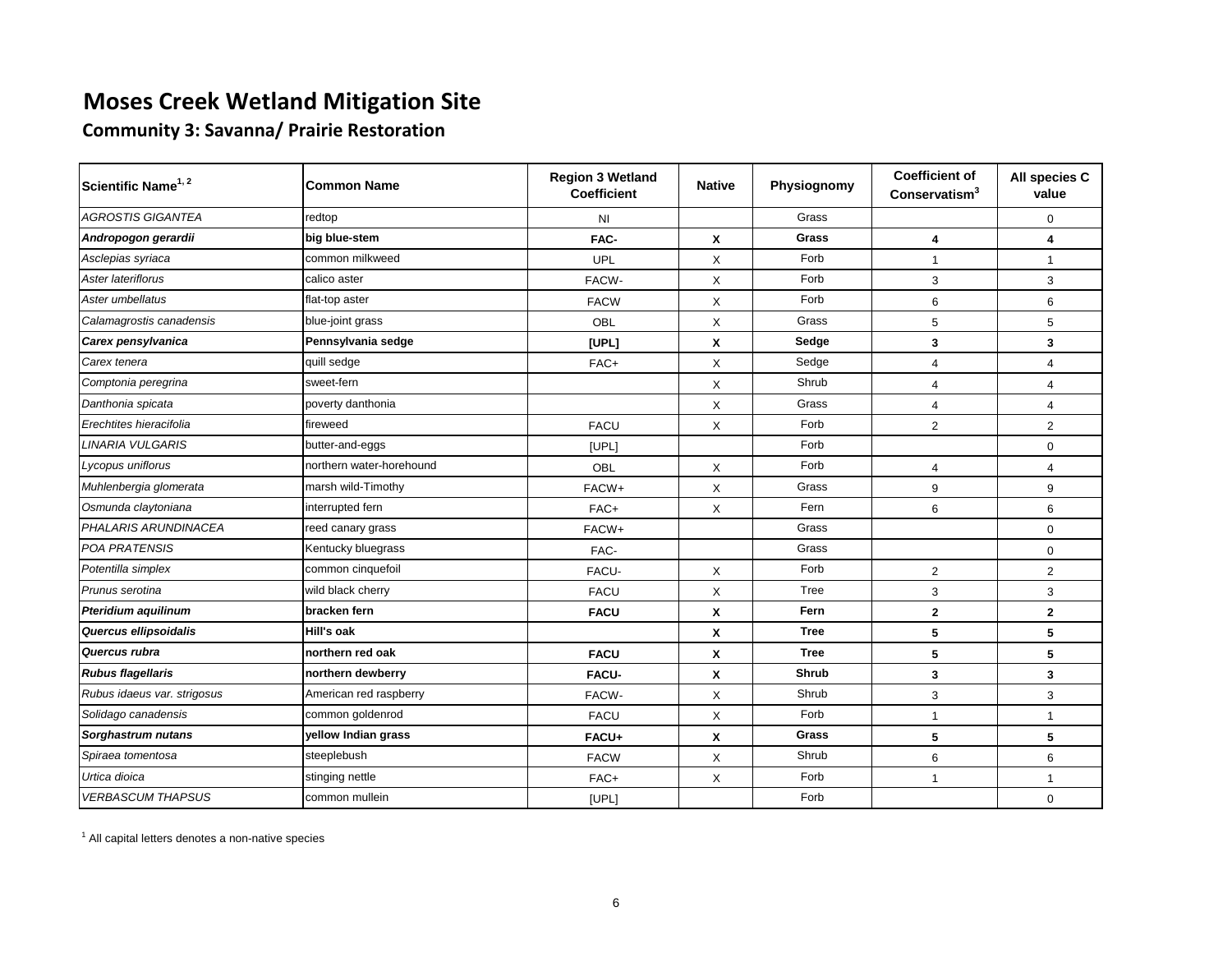<sup>2</sup> Bold indicates dominant species

| <b>FQI Calculations</b> | Species Richness | Mean C Value | FQI  |
|-------------------------|------------------|--------------|------|
| Native                  | 24<br>47         | 3.8          | 18.6 |
| All Species             | 29               | ບ.           | 16.9 |

 $3$  Each native species is assigned a coefficient of conservatism (C) following the methods described by Swink and Wilhelm (1994) and Wilhelm and Masters (1995). Coefficients of conservatism range from 0 to 10 and represent an estimated probability that a plant is likely to occur in a landscape relatively unaltered from what is believed to be a pre-settlement condition. For example, a C of 0, is given to plants that have demonstrated little fidelity to any remnant natural community, i.e. may be found almost anywhere. Similarly, a C of 10 is applied to plants that are almost always restricted to a presettlement remnant, i.e. a high quality natural area. Introduced plants were not part of the pre-settlement flora, so no C value is applied to these.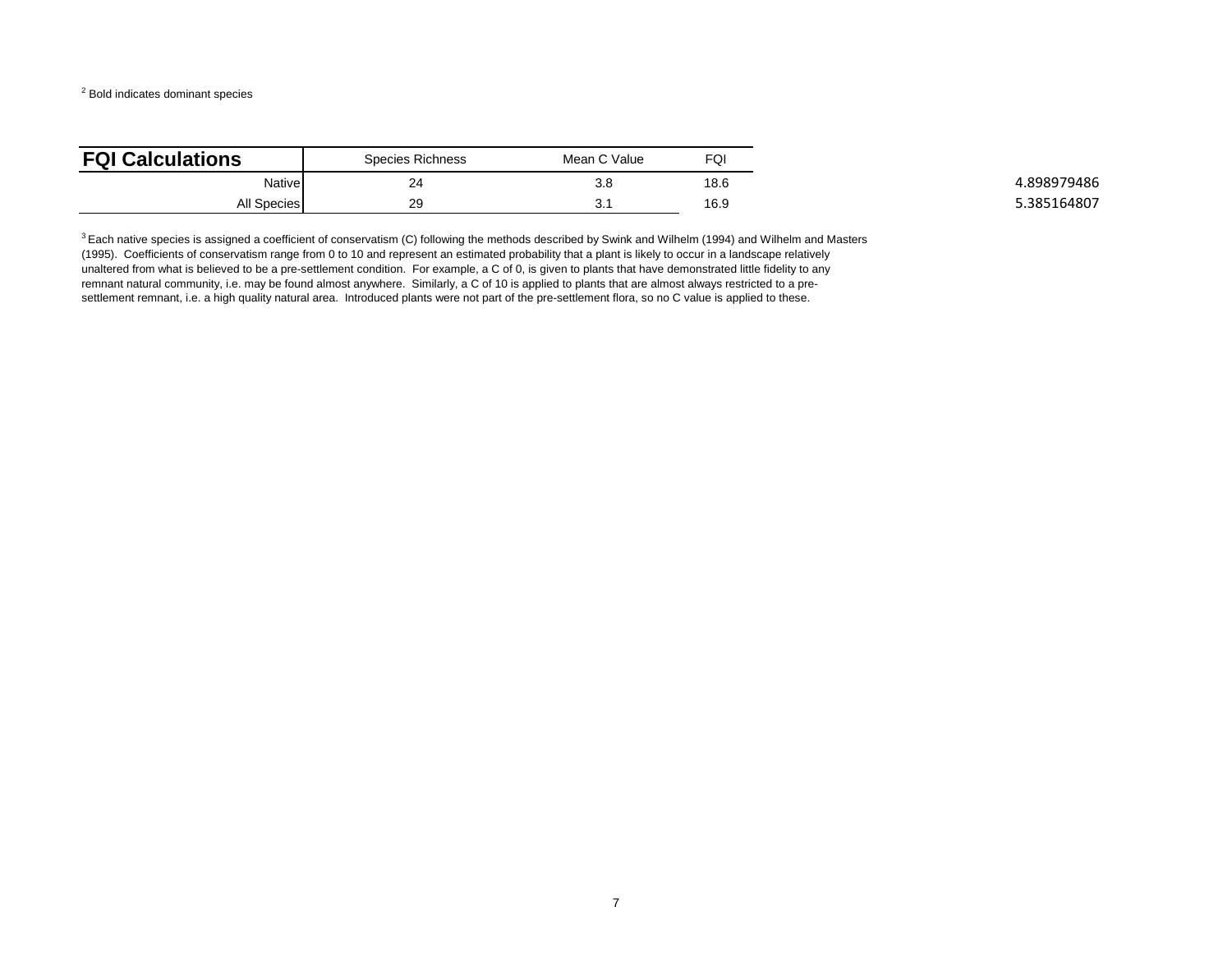**Community 4: Old Field (Drained Muck Farm)**

| Scientific Name <sup>1, 2</sup> | <b>Common Name</b>     | <b>Region 3 Wetland</b><br><b>Coefficient</b> | <b>Native</b> | Physiognomy | <b>Coefficient of</b><br>Conservating <sup>3</sup> | All species C<br>value |
|---------------------------------|------------------------|-----------------------------------------------|---------------|-------------|----------------------------------------------------|------------------------|
| Acer negundo                    | box elder              | FACW-                                         | X             | Tree        | 0                                                  | $\mathbf 0$            |
| Achillea millefolium            | common yarrow          | <b>FACU</b>                                   | X             | Forb        | $\mathbf{1}$                                       | $\mathbf{1}$           |
| <b>AGROSTIS GIGANTEA</b>        | redtop                 | N <sub>l</sub>                                |               | Grass       |                                                    | $\mathbf 0$            |
| Ambrosia artemisiifolia         | common ragweed         | <b>FACU</b>                                   | X             | Forb        | $\mathbf{0}$                                       | $\mathbf{0}$           |
| Asclepias syriaca               | common milkweed        | UPL                                           | X             | Forb        | $\mathbf{1}$                                       | $\mathbf{1}$           |
| Aster lanceolatus               | white panicle aster    | [FACW]                                        | X             | Forb        | 4                                                  | $\overline{4}$         |
| Aster lateriflorus              | calico aster           | FACW-                                         | X             | Forb        | 3                                                  | 3                      |
| Aster novae-angliae             | New England aster      | <b>FACW</b>                                   | X             | Forb        | 3                                                  | 3                      |
| Aster umbellatus                | flat-top aster         | <b>FACW</b>                                   | X             | Forb        | 6                                                  | 6                      |
| Athyrium filix-femina           | common lady fern       | <b>FAC</b>                                    | X             | Fern        | 5                                                  | 5                      |
| <b>BERTEROA INCANA</b>          | hoary madwort          |                                               |               | Forb        |                                                    | $\mathbf 0$            |
| Calamagrostis canadensis        | blue-joint grass       | OBL                                           | X             | Grass       | 5                                                  | 5                      |
| CANNABIS SATIVA                 | marijuana              | <b>FAC</b>                                    |               | Forb        |                                                    | $\mathbf 0$            |
| Carex tenera                    | quill sedge            | FAC+                                          | X             | Sedge       | $\overline{4}$                                     | $\overline{4}$         |
| <b>CENTAUREA BIEBERSTEINII</b>  | spotted knapweed       | UPL                                           |               | Forb        |                                                    | $\mathbf 0$            |
| <b>CIRSIUM ARVENSE</b>          | <b>Canada thistle</b>  | <b>FACU</b>                                   |               | Forb        |                                                    | $\mathbf 0$            |
| <b>CIRSIUM VULGARE</b>          | bull thistle           | FACU-                                         |               | Forb        |                                                    | $\mathbf{0}$           |
| CONVOLVULUS ARVENSIS            | field bindweed         | [UPL]                                         |               | Herb. Vine  |                                                    | $\mathbf 0$            |
| Cornus racemosa                 | gray dogwood           | FACW-                                         | X             | Shrub       | $\overline{2}$                                     | $\overline{2}$         |
| <b>DIANTHUS ARMERIA</b>         | Deptford pink          |                                               |               | Forb        |                                                    | $\mathbf{0}$           |
| <b>ELYTRIGIA REPENS</b>         | quackgrass             | <b>FACU</b>                                   |               | Grass       |                                                    | $\mathbf 0$            |
| Erigeron strigosus              | daisy fleabane         | FAC-                                          | X             | Forb        | $\overline{2}$                                     | $\overline{2}$         |
| Euthamia graminifolia           | grass-leaved goldenrod | <b>FAC</b>                                    | X             | Forb        | 4                                                  | $\overline{4}$         |
| Fragaria virginiana             | wild strawberry        | FAC-                                          | X             | Forb        | $\mathbf{1}$                                       | $\mathbf{1}$           |
| Hackelia virginiana             | beggar's-lice          | FAC-                                          | X             | Forb        | 3                                                  | 3                      |
| Juncus effusus                  | common rush            | OBL                                           | X             | Rush        | 4                                                  | $\overline{4}$         |
| Juncus tenuis                   | path rush              | <b>FAC</b>                                    | X             | Rush        | $\mathbf{1}$                                       | $\mathbf{1}$           |
| LEUCANTHEMUM VULGARE            | common daisy           |                                               |               | Forb        |                                                    | $\mathbf 0$            |
| <b>LONICERA MORROWII</b>        | Morrow's honeysuckle   | N <sub>l</sub>                                |               | Shrub       |                                                    | $\mathbf 0$            |
| <b>PHALARIS ARUNDINACEA</b>     | reed canary grass      | FACW+                                         |               | Grass       |                                                    | $\bf{0}$               |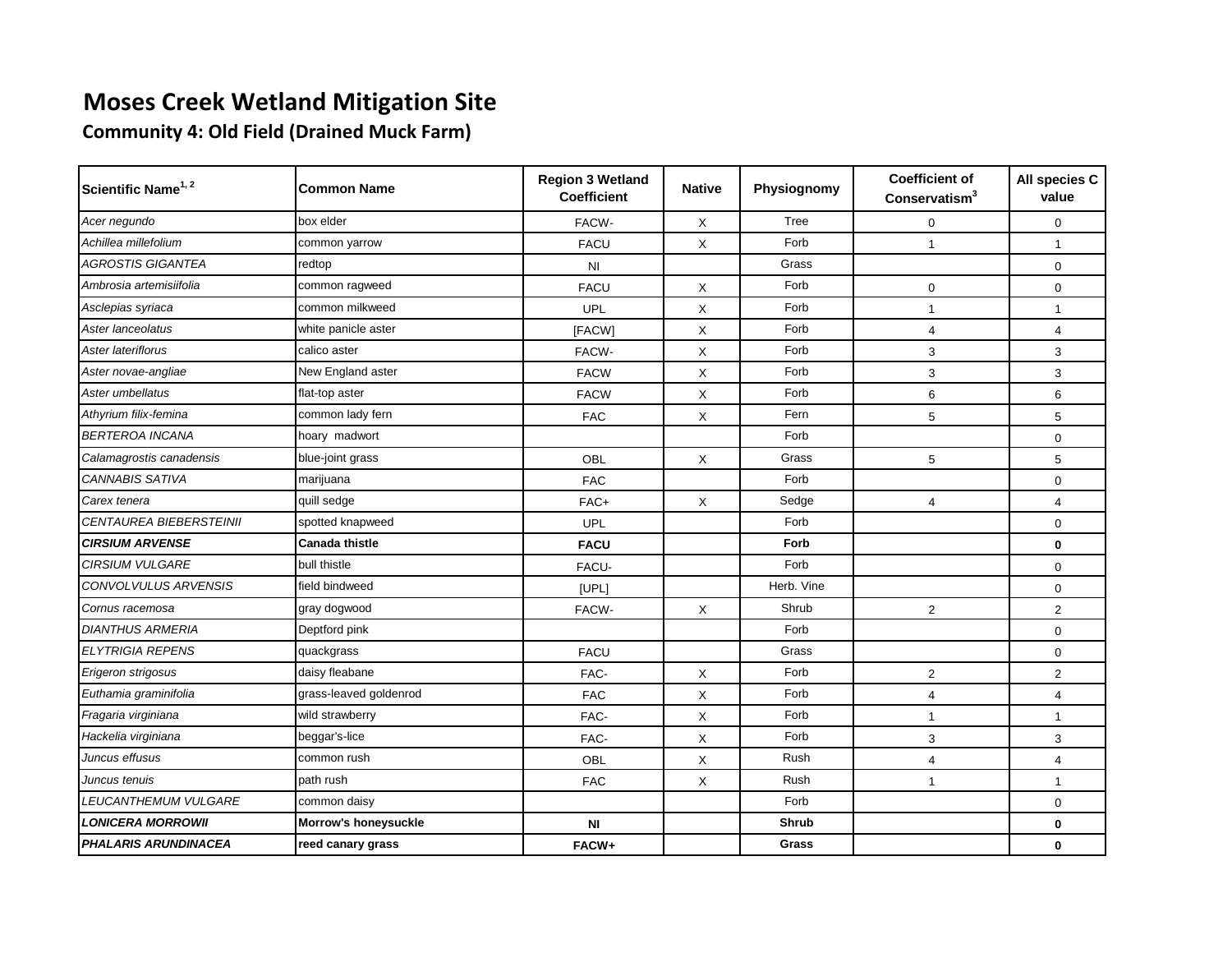| <b>PHLEUM PRATENSE</b>      | timothy                   | <b>FACU</b>    |   | Grass |                | 0              |
|-----------------------------|---------------------------|----------------|---|-------|----------------|----------------|
| Pinus banksiana             | jack pine                 | <b>FACU</b>    | X | Tree  | 5              | 5              |
| Pinus strobus               | eastern white pine        | <b>FACU</b>    | X | Tree  | 5              | 5              |
| <b>PLANTAGO MAJOR</b>       | plantain                  | FAC+           |   | Forb  |                | 0              |
| Poa palustris               | marsh bluegrass           | FACW+          | X | Grass | 5              | 5              |
| <b>POA PRATENSIS</b>        | <b>Kentucky bluegrass</b> | FAC-           |   | Grass |                | 0              |
| Polygonum sagittatum        | arrow-leaved tear-thumb   | OBL            | X | Forb  | 6              | 6              |
| Populus tremuloides         | quaking aspen             | <b>FAC</b>     | X | Tree  | $\overline{2}$ | $\overline{2}$ |
| Potentilla simplex          | common cinquefoil         | FACU-          | X | Forb  | $\overline{2}$ | $\overline{2}$ |
| Quercus rubra               | northern red oak          | <b>FACU</b>    | X | Tree  | 5              | 5              |
| Rubus hispidus              | swamp dewberry            | <b>FACW</b>    | X | Shrub | $\overline{4}$ | 4              |
| Rubus idaeus var. strigosus | American red raspberry    | FACW-          | X | Shrub | 3              | 3              |
| Rudbeckia hirta             | black-eyed Susan          | <b>FACU</b>    | X | Forb  | $\overline{4}$ | 4              |
| <b>RUMEX CRISPUS</b>        | curly dock                | FAC+           |   | Forb  |                | $\mathbf 0$    |
| Scirpus cyperinus           | wool-grass                | OBL            | X | Sedge | $\overline{4}$ | 4              |
| <b>SETARIA VIRIDIS</b>      | green foxtail             |                |   | Grass |                | 0              |
| Solidago canadensis         | common goldenrod          | <b>FACU</b>    | X | Forb  | 1              | 1              |
| Solidago gigantea           | giant goldenrod           | <b>FACW</b>    | X | Forb  | 3              | 3              |
| Spiraea tomentosa           | steeplebush               | <b>FACW</b>    | X | Shrub | 6              | 6              |
| <b>TRIFOLIUM REPENS</b>     | white clover              | FACU+          |   | Forb  |                | $\mathbf 0$    |
| Urtica dioica               | stinging nettle           | FAC+           | X | Forb  | 1              |                |
| Vicia americana             | American vetch            | N <sub>1</sub> | X | Forb  | $\overline{4}$ | 4              |

<sup>1</sup> All capital letters denotes a non-native species

<sup>2</sup> Bold indicates dominant species

| <b>FQI Calculations</b> | Species Richness | Mean C Value | FQI               |
|-------------------------|------------------|--------------|-------------------|
| <b>Native</b>           | 34               | J.Z          | 18.7              |
| <b>All Species</b>      | 52               | <u>.</u>     | 15.<br><b>ت</b> ا |

 $3$  Each native species is assigned a coefficient of conservatism (C) following the methods described by Swink and Wilhelm (1994) and Wilhelm and Masters (1995). Coefficients of conservatism range from 0 to 10 and represent an estimated probability that a plant is likely to occur in a landscape relatively unaltered from what is believed to be a pre-settlement condition. For example, a C of 0, is given to plants that have demonstrated little fidelity to any remnant natural community, i.e. may be found almost anywhere. Similarly, a C of 10 is applied to plants that are almost always restricted to a pre-settlement remnant, i.e. a high quality natural area. Introduced plants were not part of the pre-settlement flora, so no C value is applied to these.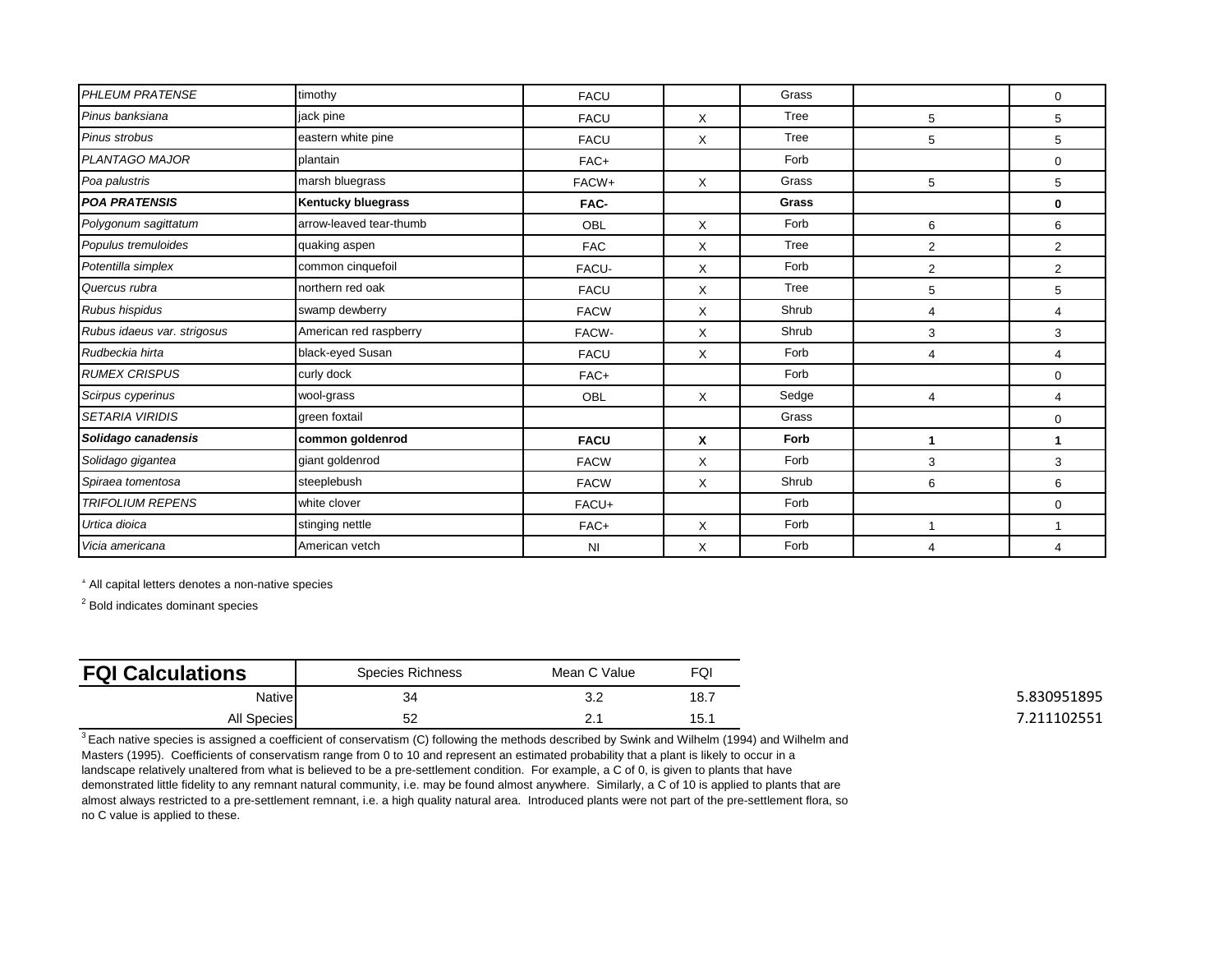#### **Community 5: Wet Meadow**

| Scientific Name <sup>1, 2</sup>      | <b>Common Name</b>      | <b>Region 3 Wetland</b><br><b>Coefficient</b> | <b>Native</b> | Physiognomy  | <b>Coefficient of</b><br>Conservatism <sup>3</sup> | All species C value |
|--------------------------------------|-------------------------|-----------------------------------------------|---------------|--------------|----------------------------------------------------|---------------------|
| Aronia melanocarpa                   | black chokeberry        | FACW-                                         | X             | Shrub        |                                                    |                     |
| Aster umbellatus                     | flat-top aster          | <b>FACW</b>                                   | X             | Forb         | 6                                                  | 6                   |
| Calamagrostis canadensis             | blue-joint grass        | <b>OBL</b>                                    | X             | Grass        | 5                                                  | 5                   |
| <b>Carex stricta</b>                 | common tussock sedge    | <b>OBL</b>                                    | X             | Sedge        |                                                    |                     |
| Carex tenera                         | quill sedge             | FAC+                                          | X             | Sedge        | 4                                                  |                     |
| Erechtites hieracifolia              | fireweed                | <b>FACU</b>                                   | X             | Forb         | 2                                                  | 2                   |
| Glyceria canadensis                  | rattlesnake grass       | <b>OBL</b>                                    | X             | Grass        |                                                    |                     |
| Onoclea sensibilis                   | sensitive fern          | <b>FACW</b>                                   | X             | Fern         | 5                                                  | 5                   |
| PHALARIS ARUNDINACEA                 | reed canary grass       | FACW+                                         |               | Grass        |                                                    | 0                   |
| Polygonum sagittatum                 | arrow-leaved tear-thumb | OBL                                           | X             | Forb         | 6                                                  | 6                   |
| Populus tremuloides                  | quaking aspen           | <b>FAC</b>                                    | X             | Tree         | 2                                                  | $\overline{2}$      |
| <b>RHAMNUS FRANGULA</b>              | glossy buckthorn        | FAC+                                          |               | Shrub        |                                                    | $\Omega$            |
| Rubus hispidus                       | swamp dewberry          | <b>FACW</b>                                   | X             | Shrub        | 4                                                  |                     |
| <b>Scirpus cyperinus</b>             | wool-grass              | <b>OBL</b>                                    | X             | Sedge        | 4                                                  | 4                   |
| Spiraea tomentosa                    | steeplebush             | <b>FACW</b>                                   | X             | <b>Shrub</b> | 6                                                  | 6                   |
| Thelypteris palustris var. pubescens | marsh fern              | FACW+                                         | X             | Fern         | $\overline{7}$                                     | $\overline{7}$      |

<sup>1</sup> All capital letters denotes a non-native species

<sup>2</sup> Bold indicates dominant species

| <b>FQI Calculations</b> | Species Richness | Mean C Value | FQI  |
|-------------------------|------------------|--------------|------|
| <b>Native</b>           |                  | ູ            | 19.2 |
| <b>All Species</b>      | 16               | 4.5          | 18.0 |

 $3$  Each native species is assigned a coefficient of conservatism (C) following the methods described by Swink and Wilhelm (1994) and Wilhelm and Masters (1995). Coefficients of conservatism range from 0 to 10 and represent an estimated probability that a plant is likely to occur in a landscape relatively unaltered from what is believed to be a pre-settlement condition. For example, a C of 0, is given to plants that have demonstrated little fidelity to any remnant natural community, i.e. may be found almost anywhere. Similarly, a C of 10 is applied to plants that are almost always restricted to a pre-settlement remnant, i.e. a high quality natural area. Introduced plants were not part of the pre-settlement flora, so no C value is applied to these.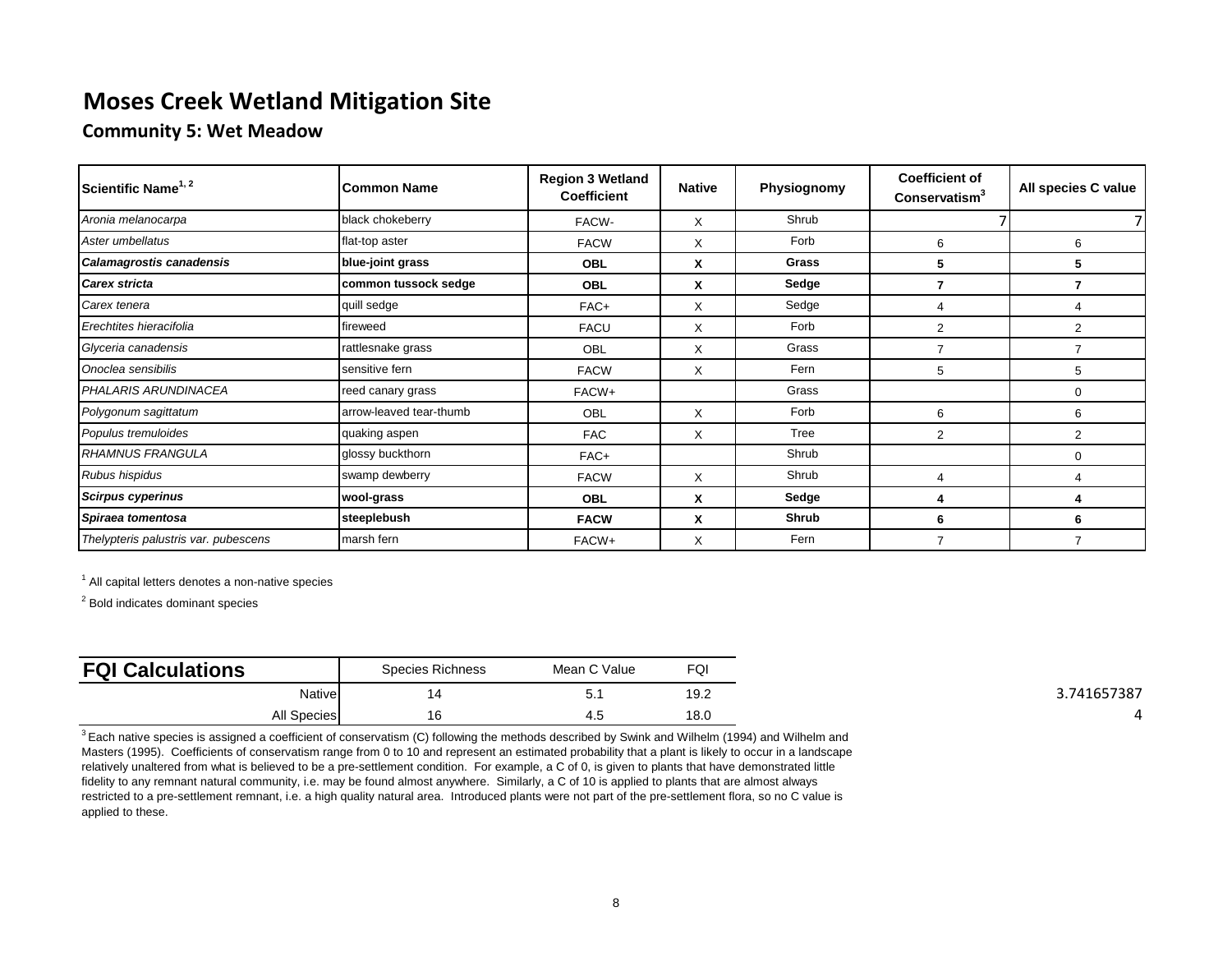**Community 6A: Forested, Drained Wet Meadow**

| Scientific Name <sup>1, 2</sup> | <b>Common Name</b>     | <b>Region 3 Wetland</b><br><b>Coefficient</b> | <b>Native</b> | Physiognomy  | <b>Coefficient of</b><br>Conservatism <sup>3</sup> | All species C<br>value |
|---------------------------------|------------------------|-----------------------------------------------|---------------|--------------|----------------------------------------------------|------------------------|
| Acer rubrum                     | red maple              | <b>FAC</b>                                    | X             | Tree         | 3                                                  | 3                      |
| Aster umbellatus                | flat-top aster         | <b>FACW</b>                                   | X             | Forb         | 6                                                  | 6                      |
| Athyrium filix-femina           | common lady fern       | <b>FAC</b>                                    | X             | Fern         | 5                                                  | 5                      |
| Betula papyrifera               | paper birch            | FACU+                                         | X             | <b>Tree</b>  | 3                                                  | 3                      |
| Carex lacustris                 | common lake sedge      | OBL                                           | X             | Sedge        | 6                                                  | 6                      |
| Carex tenera                    | quill sedge            | FAC+                                          | X             | Sedge        | 4                                                  | 4                      |
| Ilex verticillata               | common winterberry     | FACW+                                         | X             | Shrub        | $\overline{7}$                                     | 7                      |
| Onoclea sensibilis              | sensitive fern         | <b>FACW</b>                                   | X             | Fern         | 5                                                  | 5                      |
| Osmorhiza claytonii             | bland sweet cicely     | <b>FACU-</b>                                  | X             | Forb         | 5                                                  | 5                      |
| Osmunda regalis                 | royal fern             | OBL                                           | X             | Fern         | $\overline{7}$                                     | $\overline{7}$         |
| Pinus banksiana                 | jack pine              | <b>FACU</b>                                   | X             | Tree         | 5                                                  | 5                      |
| <b>Populus tremuloides</b>      | quaking aspen          | <b>FAC</b>                                    | X             | <b>Tree</b>  | $\mathbf{2}$                                       | $\mathbf{2}$           |
| <b>RHAMNUS FRANGULA</b>         | glossy buckthorn       | FAC+                                          |               | <b>Shrub</b> |                                                    | 0                      |
| Rubus hispidus                  | swamp dewberry         | <b>FACW</b>                                   | X             | Shrub        | 4                                                  | 4                      |
| Rubus idaeus var. strigosus     | American red raspberry | FACW-                                         | X             | Shrub        | 3                                                  | 3                      |
| Scirpus cyperinus               | wool-grass             | OBL                                           | X             | Sedge        | 4                                                  | 4                      |
| Spiraea tomentosa               | steeplebush            | <b>FACW</b>                                   | X             | Shrub        | 6                                                  | 6                      |
| Verbena hastata                 | blue vervain           | FACW+                                         | X             | Forb         | 3                                                  | 3                      |

<sup>1</sup> All capital letters denotes a non-native species

| <b>FQI Calculations</b> | Species Richness | Mean C Value | FQI  |
|-------------------------|------------------|--------------|------|
| Native                  |                  | 4.6          | 18.9 |
| <b>All Species</b>      | 18               | 18.0         | 76.4 |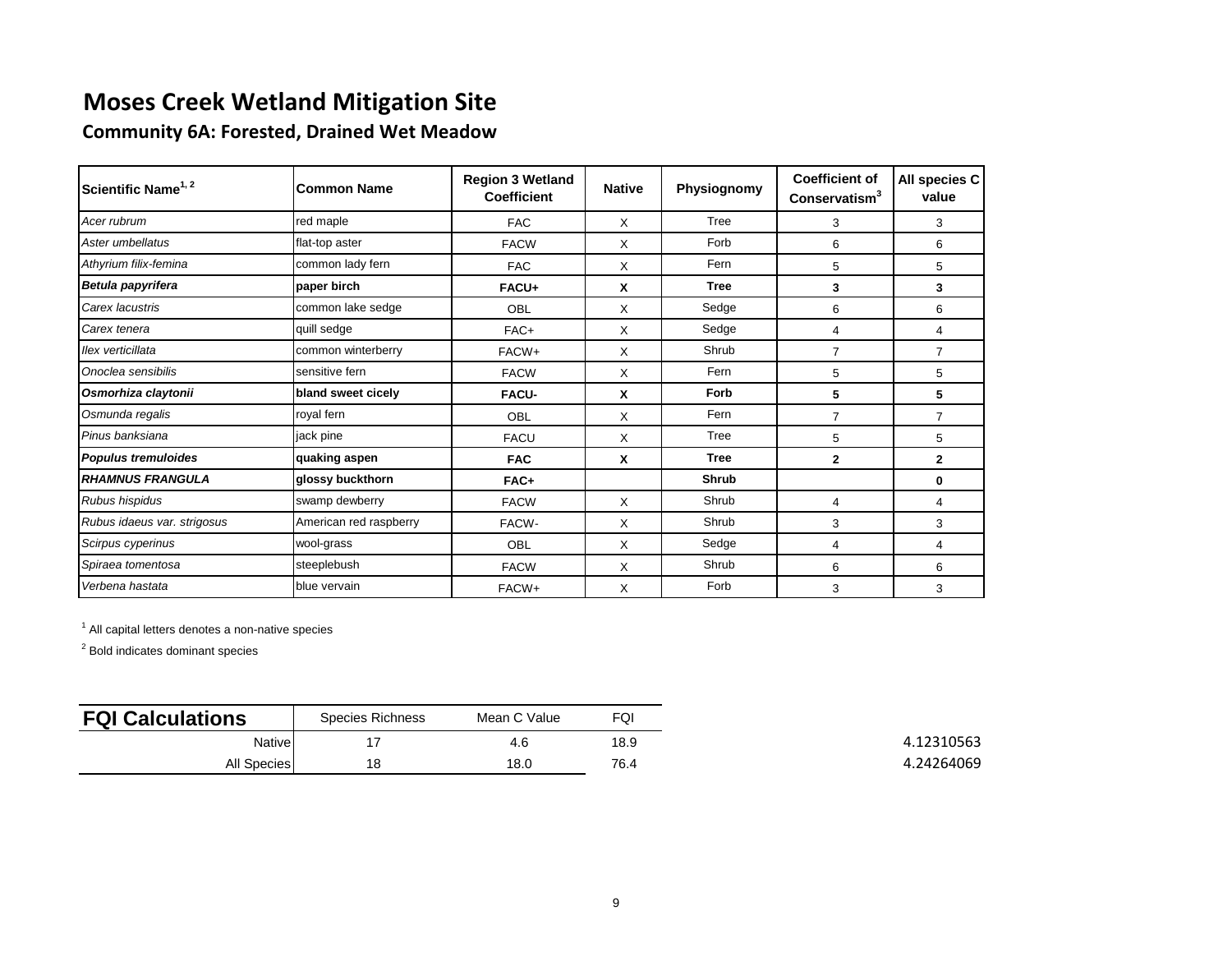$3$  Each native species is assigned a coefficient of conservatism (C) following the methods described by Swink and Wilhelm (1994) and Wilhelm and Masters (1995). Coefficients of conservatism range from 0 to 10 and represent an estimated probability that a plant is likely to occur in a landscape relatively unaltered from what is believed to be a pre-settlement condition. For example, a C of 0, is given to plants that have demonstrated little fidelity to any remnant natural community, i.e. may be found almost anywhere. Similarly, a C of 10 is applied to plants that are almost always restricted to a pre-settlement remnant, i.e. a high quality natural area. Introduced plants were not part of the pre-settlement flora, so no C value is applied to these.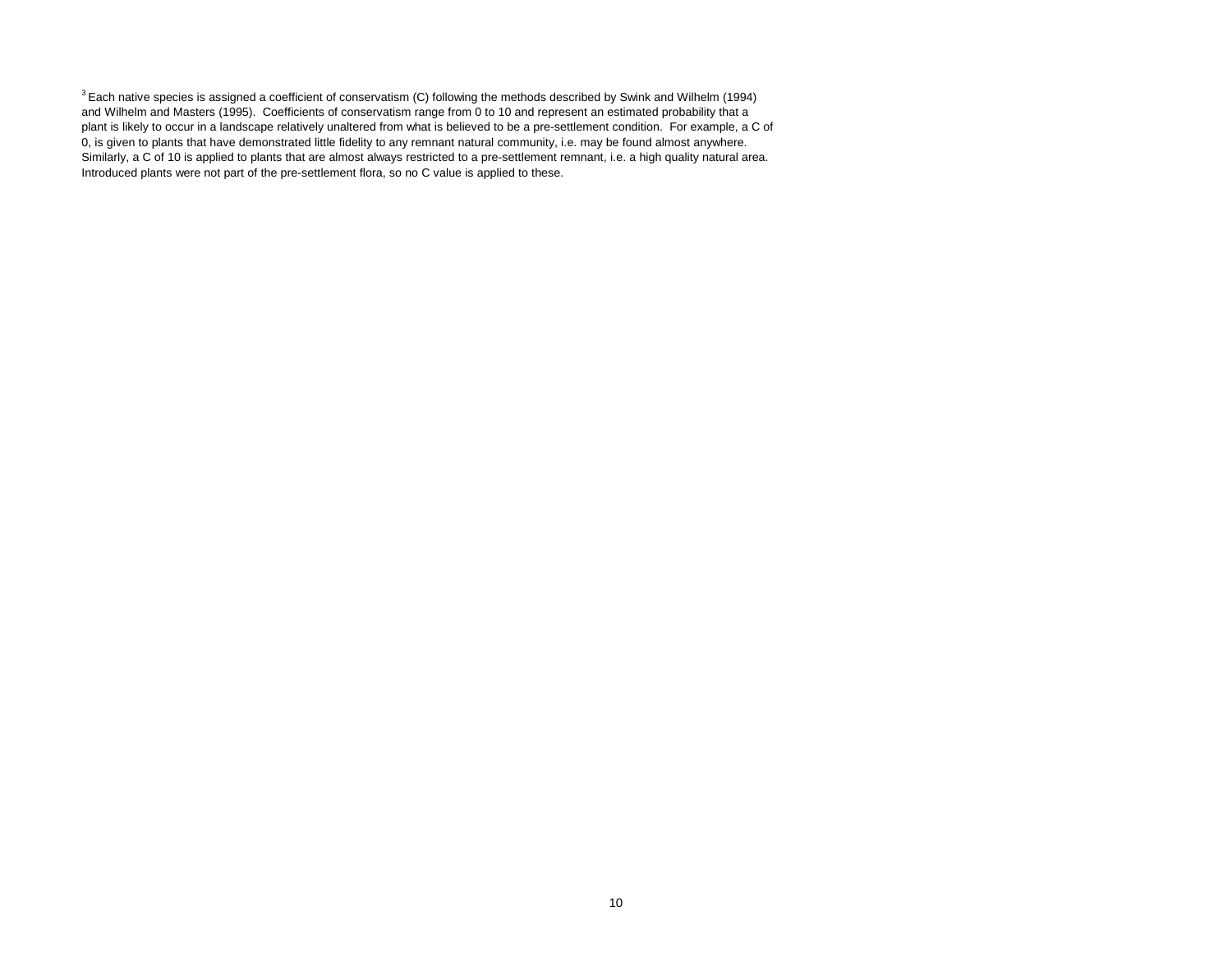**Community 6B: Forested, Drained Wet Meadow**

| Scientific Name <sup>1, 2</sup>      | lCommon Name            | <b>Region 3 Wetland</b><br><b>Coefficient</b> | <b>Native</b> | Physiognomy  | <b>Coefficient of</b><br>Conservatism <sup>3</sup> | All species C<br>value |
|--------------------------------------|-------------------------|-----------------------------------------------|---------------|--------------|----------------------------------------------------|------------------------|
| Calamagrostis canadensis             | blue-joint grass        | OBL                                           | X             | Grass        | 5                                                  | 5                      |
| Aster umbellatus                     | flat-top aster          | <b>FACW</b>                                   | X             | Forb         | 6                                                  | 6                      |
| Carex stricta                        | common tussock sedge    | OBL                                           | X             | Sedge        | $\overline{7}$                                     | $\overline{7}$         |
| Carex tenera                         | quill sedge             | FAC+                                          | X             | Sedge        | 4                                                  | 4                      |
| <b>CONVOLVULUS ARVENSIS</b>          | field bindweed          | [UPL]                                         |               | Herb. Vine   |                                                    | $\mathbf 0$            |
| Euthamia graminifolia                | grass-leaved goldenrod  | <b>FAC</b>                                    | X             | Forb         | $\overline{4}$                                     | 4                      |
| Iris versicolor                      | northern blue flag      | OBL                                           | X             | Forb         | 5                                                  | 5                      |
| Juncus tenuis                        | path rush               | <b>FAC</b>                                    | $\times$      | <b>Rush</b>  | 1                                                  | 1                      |
| <b>LINARIA VULGARIS</b>              | butter-and-eggs         | [UPL]                                         |               | Forb         |                                                    | $\mathbf 0$            |
| Muhlenbergia mexicana                | leafy satin grass       | <b>FACW</b>                                   | X             | Grass        | 4                                                  | 4                      |
| <b>PHALARIS ARUNDINACEA</b>          | reed canary grass       | FACW+                                         |               | Grass        |                                                    | 0                      |
| Polygonum sagittatum                 | arrow-leaved tear-thumb | OBL                                           | $\times$      | Forb         | 6                                                  | 6                      |
| <b>Populus tremuloides</b>           | quaking aspen           | <b>FAC</b>                                    | X             | <b>Tree</b>  | $\mathbf{2}$                                       | $\mathbf{2}$           |
| Potentilla simplex                   | common cinquefoil       | FACU-                                         | X             | Forb         | $\overline{2}$                                     | 2                      |
| Prunella vulgaris                    | self-heal               | <b>FAC</b>                                    | X             | Forb         | 1                                                  | 1                      |
| <b>RHAMNUS FRANGULA</b>              | glossy buckthorn        | FAC+                                          |               | <b>Shrub</b> |                                                    | 0                      |
| Rubus hispidus                       | swamp dewberry          | <b>FACW</b>                                   | $\times$      | Shrub        | 4                                                  | 4                      |
| <b>RUMEX ACETOSELLA</b>              | common sheep sorrel     | <b>FAC</b>                                    |               | Forb         |                                                    | $\mathbf 0$            |
| Scirpus cyperinus                    | wool-grass              | OBL                                           | X             | Sedge        | 4                                                  | 4                      |
| Solidago canadensis                  | common goldenrod        | <b>FACU</b>                                   | X             | Forb         | 1                                                  | 1                      |
| Spiraea tomentosa                    | steeplebush             | <b>FACW</b>                                   | X             | Shrub        | 6                                                  | 6                      |
| Thelypteris palustris var. pubescens | marsh fern              | FACW+                                         | X             | Fern         | $\overline{7}$                                     | $\overline{7}$         |

<sup>1</sup> All capital letters denotes a non-native species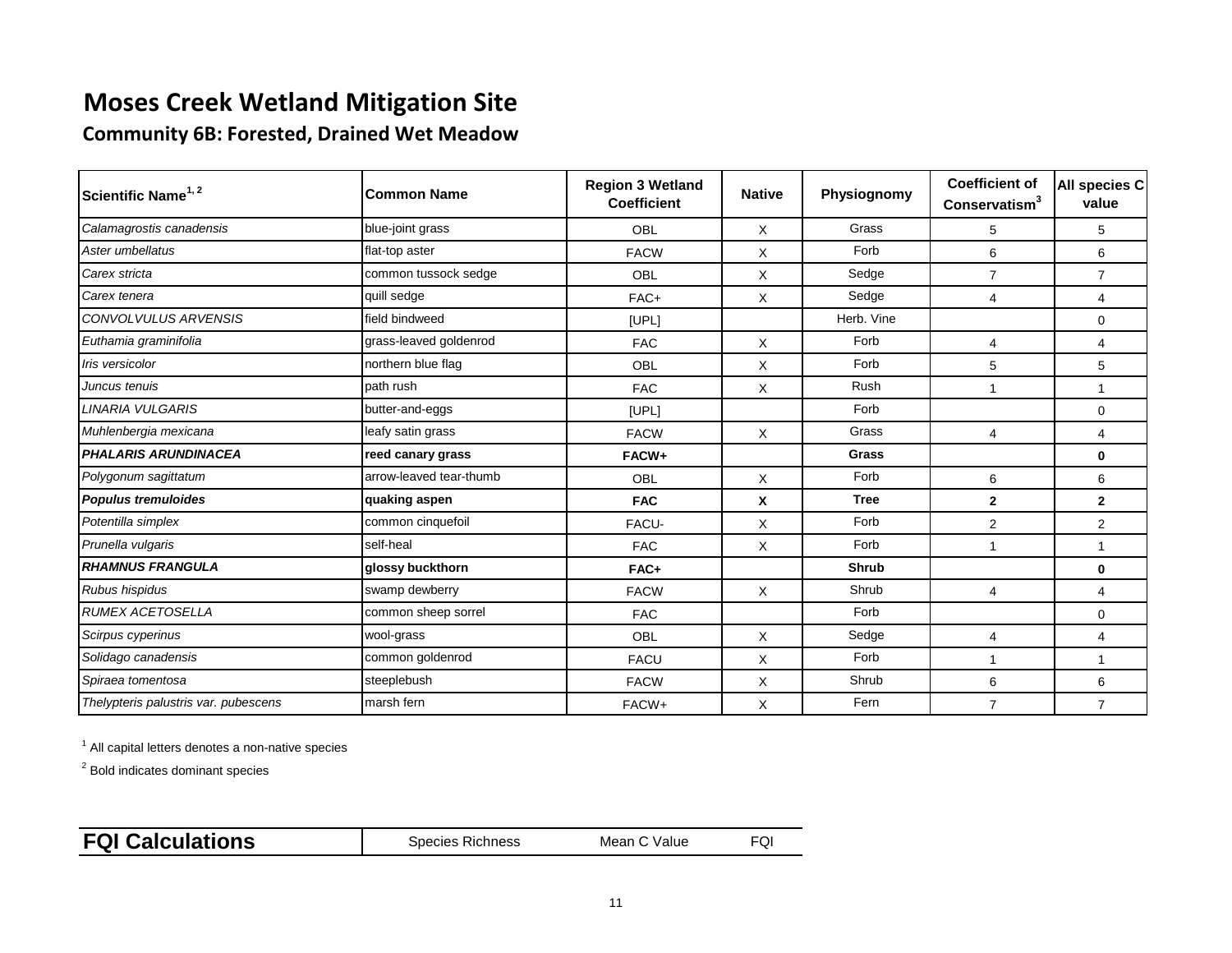| Native                     |               |    | 16.7 | 1221255 |
|----------------------------|---------------|----|------|---------|
| All<br>Spoone<br>JUBULITSI | $\sim$<br>--- | J. | 14.1 | 0.1158  |

<sup>3</sup> Each native species is assigned a coefficient of conservatism (C) following the methods described by Swink and Wilhelm (1994) and Wilhelm and Masters (1995). Coefficients of conservatism range from 0 to 10 and represent an estimated probability that a plant is likely to occur in a landscape relatively unaltered from what is believed to be a pre-settlement condition. For example, a C of 0, is given to plants that have demonstrated little fidelity to any remnant natural community, i.e. may be found almost anywhere. Similarly, a C of 10 is applied to plants that are almost always restricted to a presettlement remnant, i.e. a high quality natural area. Introduced plants were not part of the pre-settlement flora, so no C value is applied to these.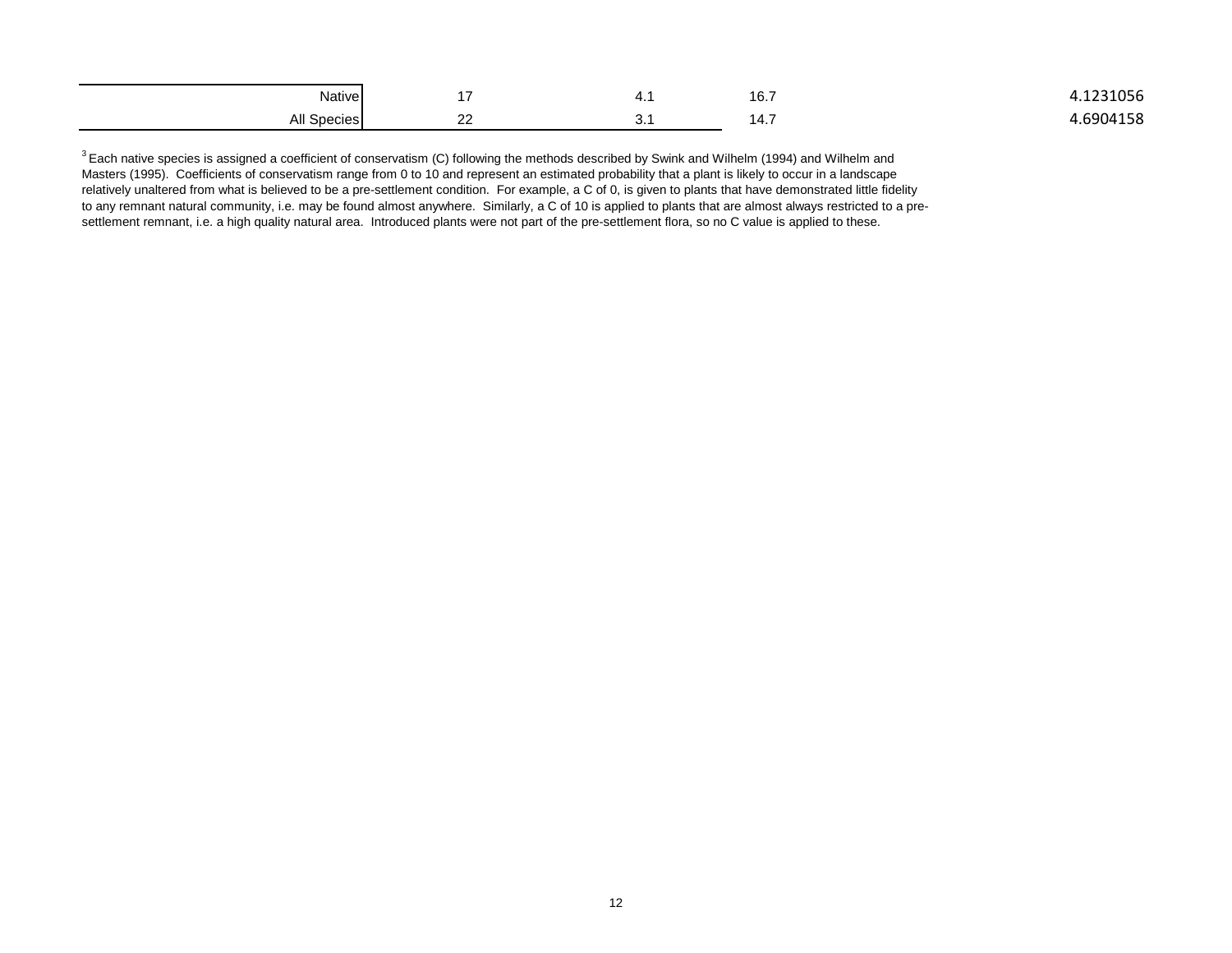#### **Community 7: Wooded Wetland**

| Scientific Name <sup>1, 2</sup> | Common Name         | <b>Region 3 Wetland</b><br><b>Coefficient</b> | <b>Native</b> | Physiognomy  | <b>Coefficient of</b><br>Conservatism <sup>3</sup> | All species C<br>value |
|---------------------------------|---------------------|-----------------------------------------------|---------------|--------------|----------------------------------------------------|------------------------|
| Acer rubrum                     | red maple           | <b>FAC</b>                                    | X             | Tree         | 3                                                  | 3                      |
| Aster lanceolatus               | white panicle aster | [FACW]                                        | X             | Forb         | $\overline{4}$                                     | 4                      |
| Aster umbellatus                | flat-top aster      | <b>FACW</b>                                   | X             | Forb         | 6                                                  | 6                      |
| Athyrium filix-femina           | common lady fern    | <b>FAC</b>                                    | X             | Fern         | 5                                                  | 5                      |
| Betula papyrifera               | paper birch         | FACU+                                         | X             | <b>Tree</b>  | 3                                                  | 3                      |
| Calamagrostis canadensis        | blue-joint grass    | <b>OBL</b>                                    | X             | Grass        | 5                                                  | 5                      |
| <b>Carex lacustris</b>          | common lake sedge   | <b>OBL</b>                                    | X             | Sedge        | 6                                                  | 6                      |
| Carex tenera                    | quill sedge         | FAC+                                          | X             | Sedge        | 4                                                  | 4                      |
| Onoclea sensibilis              | sensitive fern      | <b>FACW</b>                                   | X             | Fern         | 5                                                  | 5                      |
| Osmunda claytoniana             | interrupted fern    | FAC+                                          | X             | Fern         | 6                                                  | 6                      |
| <b>PHALARIS ARUNDINACEA</b>     | reed canary grass   | FACW+                                         |               | Grass        |                                                    | $\bf{0}$               |
| <b>Populus tremuloides</b>      | quaking aspen       | <b>FAC</b>                                    | X             | <b>Tree</b>  | $\mathbf{2}$                                       | $\mathbf{2}$           |
| <b>RHAMNUS FRANGULA</b>         | glossy buckthorn    | FAC+                                          |               | <b>Shrub</b> |                                                    | 0                      |
| Rubus hispidus                  | swamp dewberry      | <b>FACW</b>                                   | X             | Shrub        | 4                                                  | 4                      |
| Solidago gigantea               | giant goldenrod     | <b>FACW</b>                                   | X             | Forb         | 3                                                  | 3                      |
| Spiraea tomentosa               | steeplebush         | <b>FACW</b>                                   | X             | Shrub        | 6                                                  | 6                      |

 $1$  All capital letters denotes a non-native species

<sup>2</sup> Bold indicates dominant species

| <b>FQI Calculations</b> | Species Richness | Mean C Value | FQI  |
|-------------------------|------------------|--------------|------|
| <b>Native</b>           |                  | 4.4          | 16.6 |
| <b>All Species</b>      | 16               | 3.9          | 15.5 |

 $3$  Each native species is assigned a coefficient of conservatism (C) following the methods described by Swink and Wilhelm (1994) and Wilhelm and Masters (1995). Coefficients of conservatism range from 0 to 10 and represent an estimated probability that a plant is likely to occur in a landscape relatively unaltered from what is believed to be a pre-settlement condition. For example, a C of 0, is given to plants that have demonstrated little fidelity to any remnant natural community, i.e. may be found almost anywhere. Similarly, a C of 10 is applied to plants that are almost always restricted to a pre-settlement remnant, i.e. a high quality natural area. Introduced plants were not part of the pre-settlement flora, so no C value is applied to these.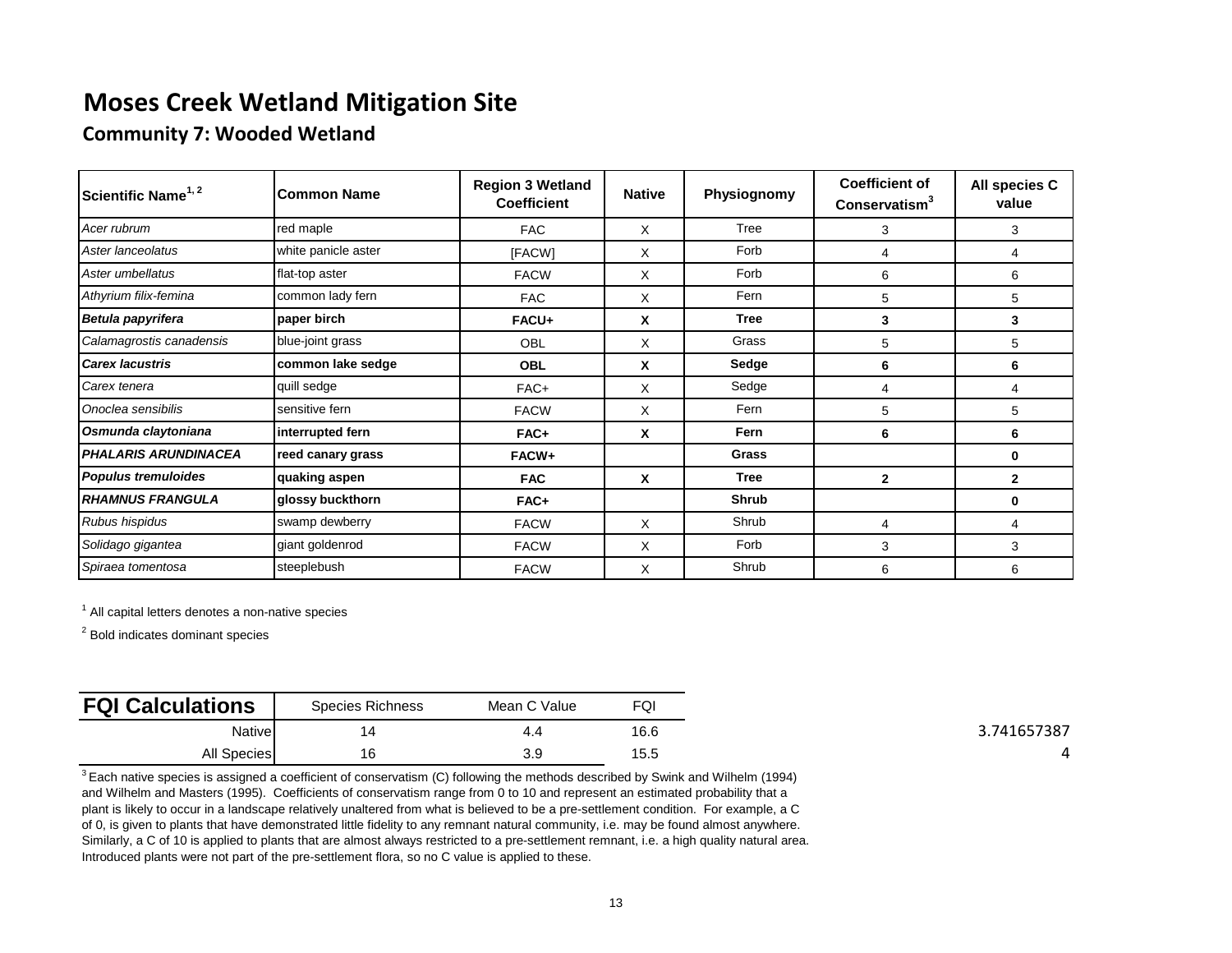**Community 7A: Glossy Buckthorn Woods**

| Scientific Name <sup>1, 2</sup> | <b>Common Name</b>     | <b>Region 3 Wetland</b><br><b>Coefficient</b> | <b>Native</b> | Physiognomy | <b>Coefficient of</b><br>Conservatism <sup>3</sup> | All species C<br>value |
|---------------------------------|------------------------|-----------------------------------------------|---------------|-------------|----------------------------------------------------|------------------------|
| Acer rubrum                     | red maple              | <b>FAC</b>                                    | X             | Tree        | 3                                                  | 3                      |
| Athyrium filix-femina           | common lady fern       | <b>FAC</b>                                    | X             | Fern        | 5                                                  | 5                      |
| Betula papyrifera               | paper birch            | FACU+                                         | X             | Tree        | 3                                                  | 3                      |
| Carex tenera                    | quill sedge            | FAC+                                          | X             | Sedge       | 4                                                  | 4                      |
| Onoclea sensibilis              | sensitive fern         | <b>FACW</b>                                   | X             | Fern        | 5                                                  | 5                      |
| Osmunda regalis                 | royal fern             | OBL                                           | X             | Fern        | 7                                                  |                        |
| Pinus banksiana                 | jack pine              | <b>FACU</b>                                   | X             | Tree        | 5                                                  | 5                      |
| <b>Populus tremuloides</b>      | quaking aspen          | <b>FAC</b>                                    | x             | <b>Tree</b> | $\mathbf{2}$                                       | $\mathbf{2}$           |
| Potentilla simplex              | common cinquefoil      | FACU-                                         | X             | Forb        | $\overline{2}$                                     | 2                      |
| <b>Prunus serotina</b>          | wild black cherry      | <b>FACU</b>                                   | x             | <b>Tree</b> | 3                                                  | 3                      |
| Quercus rubra                   | northern red oak       | <b>FACU</b>                                   | X             | Tree        | 5                                                  | 5                      |
| <b>RHAMNUS FRANGULA</b>         | glossy buckthorn       | FAC+                                          |               | Shrub       |                                                    | 0                      |
| Rubus hispidus                  | swamp dewberry         | <b>FACW</b>                                   | X             | Shrub       | 4                                                  | 4                      |
| Rubus idaeus var. strigosus     | American red raspberry | FACW-                                         | X             | Shrub       | 3                                                  | 3                      |

1 All capital letters denotes a non-native species

<sup>2</sup> Bold indicates dominant species

| <b>FQI Calculations</b> | Species Richness | Mean C Value | FQI  |
|-------------------------|------------------|--------------|------|
| <b>Native</b>           |                  | 3.9          | 14.1 |
| All Species             |                  | 3.6          | 13.6 |

 $3$  Each native species is assigned a coefficient of conservatism (C) following the methods described by Swink and Wilhelm (1994) and Wilhelm and Masters (1995). Coefficients of conservatism range from 0 to 10 and represent an estimated probability that a plant is likely to occur in a landscape relatively unaltered from what is believed to be a pre-settlement condition. For example, a C of 0, is given to plants that have demonstrated little fidelity to any remnant natural community, i.e. may be found almost anywhere. Similarly, a C of 10 is applied to plants that are almost always restricted to a pre-settlement remnant, i.e. a high quality natural area. Introduced plants were not part of the pre-settlement flora, so no C value is applied to these.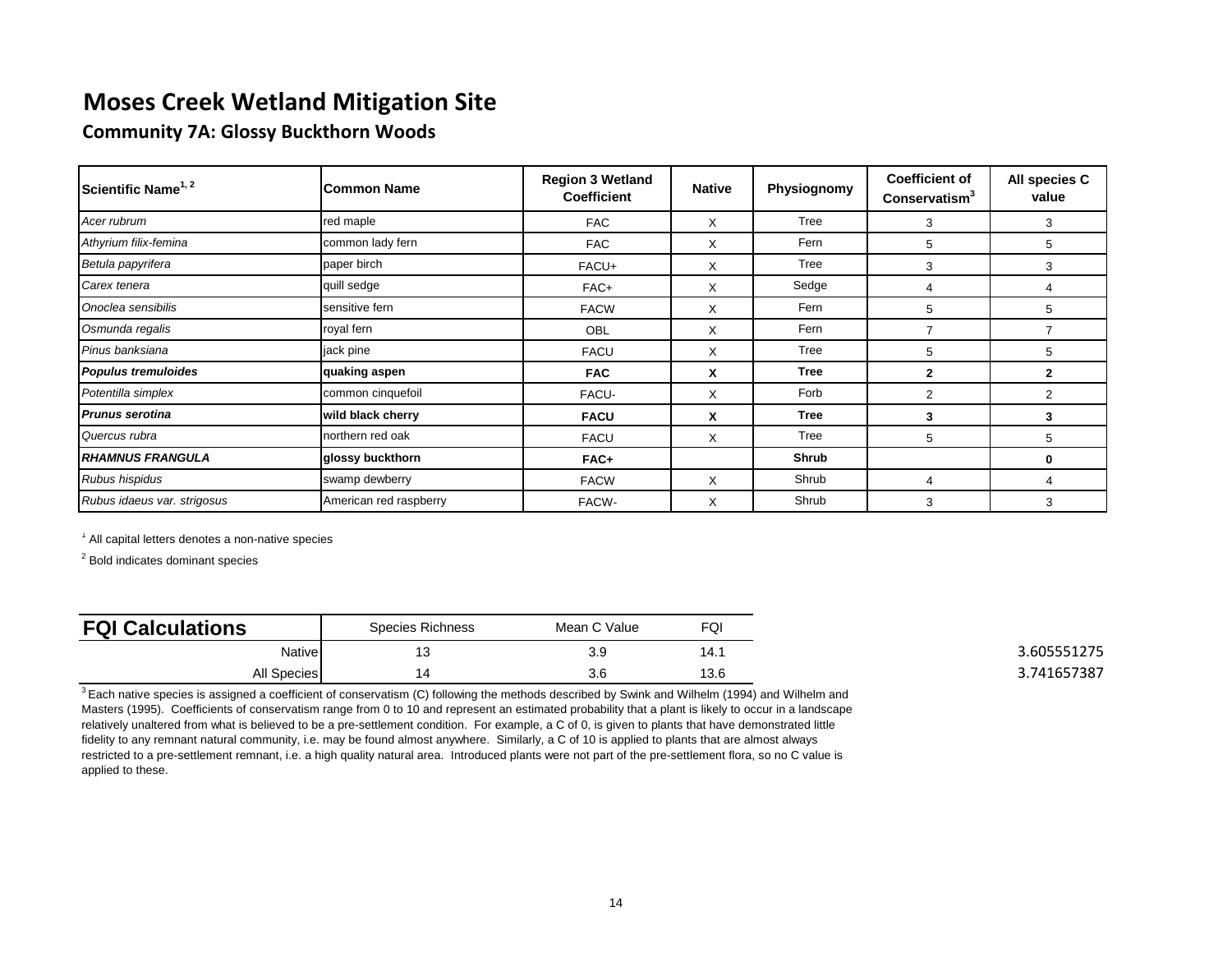**Community 8A: Wet Mesic Forest**

| Scientific Name <sup>1, 2</sup> | <b>Common Name</b>       | <b>Region 3 Wetland</b><br><b>Coefficient</b> | <b>Native</b> | Physiognomy | <b>Coefficient of</b><br>Conservating <sup>3</sup> | All species C<br>value    |
|---------------------------------|--------------------------|-----------------------------------------------|---------------|-------------|----------------------------------------------------|---------------------------|
| Acer rubrum                     | red maple                | <b>FAC</b>                                    | X             | <b>Tree</b> | 3                                                  | 3                         |
| Actaea rubra                    | red baneberry            | N <sub>1</sub>                                | X             | Forb        | $\overline{7}$                                     | $\overline{7}$            |
| Aster lanceolatus               | white panicle aster      | [FACW]                                        | X             | Forb        | $\overline{4}$                                     | $\overline{4}$            |
| Athyrium filix-femina           | common lady fern         | <b>FAC</b>                                    | X             | Fern        | 5                                                  | $\,$ 5 $\,$               |
| Betula papyrifera               | paper birch              | FACU+                                         | X             | Tree        | 3                                                  | $\ensuremath{\mathsf{3}}$ |
| Calamagrostis canadensis        | blue-joint grass         | OBL                                           | X             | Grass       | 5                                                  | 5                         |
| Carex intumescens               | greater bladder sedge    | FACW+                                         | X             | Sedge       | 5                                                  | $\,$ 5 $\,$               |
| Carex lacustris                 | common lake sedge        | OBL                                           | X             | Sedge       | 6                                                  | 6                         |
| Carex pensylvanica              | Pennsylvania sedge       | [UPL]                                         | X             | Sedge       | 3                                                  | 3                         |
| Carex tenera                    | quill sedge              | FAC+                                          | X             | Sedge       | 4                                                  | $\overline{4}$            |
| Erechtites hieracifolia         | fireweed                 | <b>FACU</b>                                   | X             | Forb        | 2                                                  | $\overline{2}$            |
| Glyceria canadensis             | rattlesnake grass        | OBL                                           | X             | Grass       | $\overline{7}$                                     | $\overline{7}$            |
| Impatiens capensis              | orange jewelweed         | <b>FACW</b>                                   | X             | Forb        | $\overline{c}$                                     | $\mathbf 2$               |
| Juncus effusus                  | common rush              | OBL                                           | X             | Rush        | $\overline{4}$                                     | $\overline{4}$            |
| Lycopus uniflorus               | northern water-horehound | OBL                                           | X             | Forb        | $\overline{4}$                                     | $\overline{4}$            |
| Onoclea sensibilis              | sensitive fern           | <b>FACW</b>                                   | X             | Fern        | 5                                                  | $\,$ 5 $\,$               |
| Osmorhiza claytonii             | bland sweet cicely       | FACU-                                         | X             | Forb        | 5                                                  | 5                         |
| Osmunda regalis                 | royal fern               | OBL                                           | X             | Fern        | $\overline{7}$                                     | $\overline{7}$            |
| Oxalis stricta                  | common yellow oxalis     | <b>FACU</b>                                   | X             | Forb        | $\mathbf 0$                                        | $\mathbf 0$               |
| <b>PHALARIS ARUNDINACEA</b>     | reed canary grass        | FACW+                                         |               | Grass       |                                                    | $\mathbf 0$               |
| <b>Pinus strobus</b>            | eastern white pine       | <b>FACU</b>                                   | X             | <b>Tree</b> | 5                                                  | 5                         |
| Polygonum sagittatum            | arrow-leaved tear-thumb  | OBL                                           | X             | Forb        | 6                                                  | 6                         |
| Populus tremuloides             | quaking aspen            | <b>FAC</b>                                    | X             | Tree        | 2                                                  | 2                         |
| Prunus serotina                 | wild black cherry        | <b>FACU</b>                                   | X             | Tree        | 3                                                  | 3                         |
| Quercus rubra                   | northern red oak         | <b>FACU</b>                                   | X             | Tree        | 5                                                  | $\,$ 5 $\,$               |
| <b>RHAMNUS FRANGULA</b>         | glossy buckthorn         | FAC+                                          |               | Shrub       |                                                    | $\mathbf 0$               |
| Rubus hispidus                  | swamp dewberry           | <b>FACW</b>                                   | X             | Shrub       | $\overline{4}$                                     | $\overline{4}$            |
| Scirpus cyperinus               | wool-grass               | OBL                                           | X             | Sedge       | $\overline{4}$                                     | $\overline{4}$            |
| Solidago gigantea               | giant goldenrod          | <b>FACW</b>                                   | X             | Forb        | 3                                                  | 3                         |
| Spiraea tomentosa               | steeplebush              | <b>FACW</b>                                   | X             | Shrub       | 6                                                  | 6                         |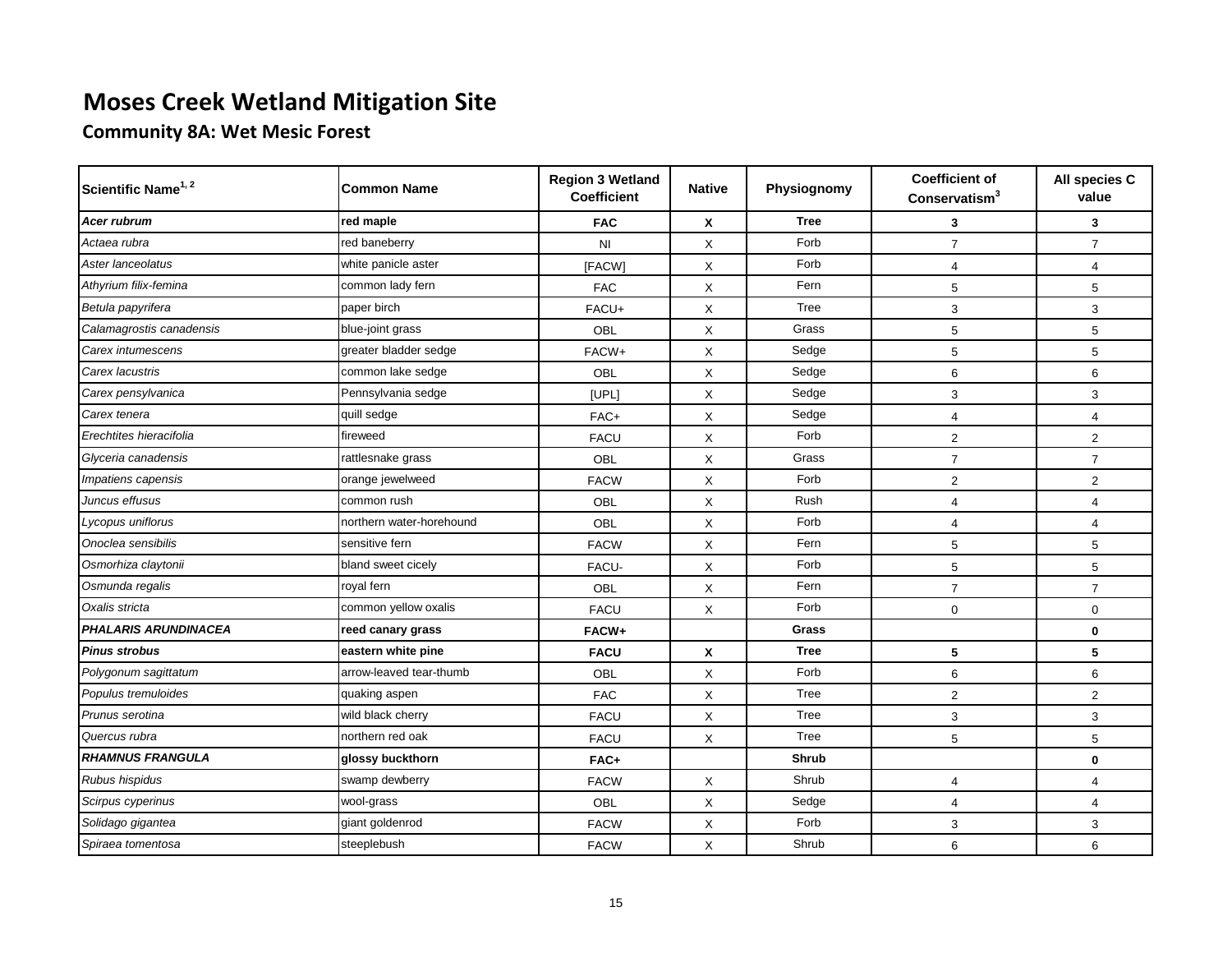<sup>1</sup> All capital letters denotes a non-native species

<sup>2</sup> Bold indicates dominant species

| <b>FQI Calculations</b> | Species Richness | Mean C Value | FQI  |
|-------------------------|------------------|--------------|------|
| Native                  | 28               | ن. 4         | 22.5 |
| All Species             | 30               | 4.0          | 21.1 |

 $3$  Each native species is assigned a coefficient of conservatism (C) following the methods described by Swink and Wilhelm (1994) and Wilhelm and Masters (1995). Coefficients of conservatism range from 0 to 10 and represent an estimated probability that a plant is likely to occur in a landscape relatively unaltered from what is believed to be a pre-settlement condition. For example, a C of 0, is given to plants that have demonstrated little fidelity to any remnant natural community, i.e. may be found almost anywhere. Similarly, a C of 10 is applied to plants that are almost always restricted to a pre-settlement remnant, i.e. a high quality natural area. Introduced plants were not part of the pre-settlement flora, so no C value is applied to these.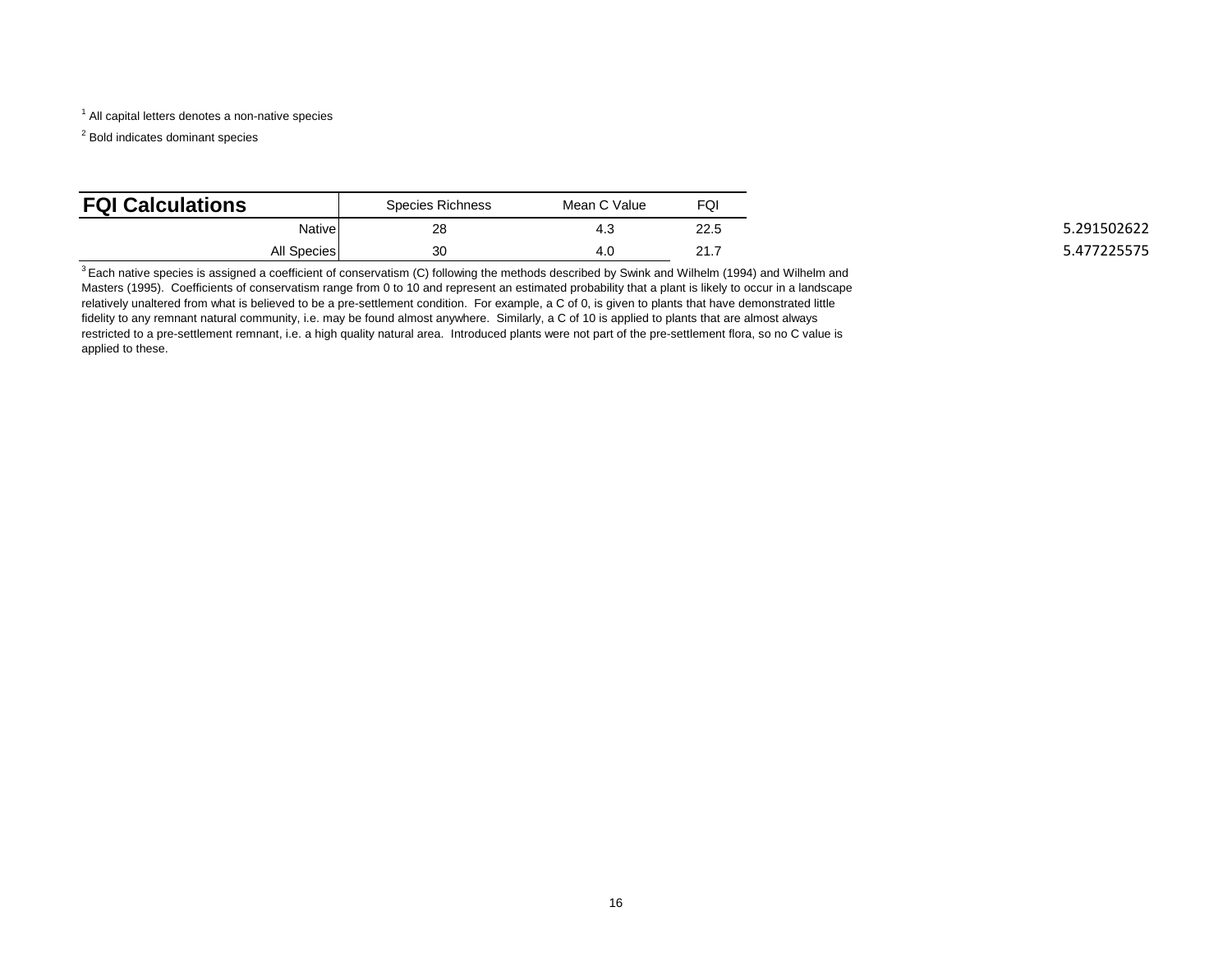### **Community 8B: Wet Mesic Forest**

| Scientific Name <sup>1, 2</sup> | <b>Common Name</b>         | <b>Region 3 Wetland</b><br><b>Coefficient</b> | <b>Native</b> | Physiognomy | <b>Coefficient of</b><br>Conservatism <sup>3</sup> | All species C<br>value |
|---------------------------------|----------------------------|-----------------------------------------------|---------------|-------------|----------------------------------------------------|------------------------|
| Acer rubrum                     | red maple                  | <b>FAC</b>                                    | X             | <b>Tree</b> | 3                                                  | 3                      |
| Anemone quinquefolia            | wood anemone               | FAC*                                          | X             | Forb        | 6                                                  | 6                      |
| Betula papyrifera               | paper birch                | FACU+                                         | X             | Tree        | 3                                                  | 3                      |
| Calamagrostis canadensis        | blue-joint grass           | <b>OBL</b>                                    | X             | Grass       | 5                                                  | 5                      |
| Carex intumescens               | greater bladder sedge      | FACW+                                         | X             | Sedge       | 5                                                  | 5                      |
| Glyceria canadensis             | rattlesnake grass          | OBL                                           | X             | Grass       | 7                                                  | $\overline{7}$         |
| llex verticillata               | common winterberry         | FACW+                                         | X             | Shrub       | $\overline{7}$                                     | $\overline{7}$         |
| Maianthemum canadense           | wild lily-of-the-valley    | <b>FAC</b>                                    | X             | Forb        | 5                                                  | 5                      |
| Osmunda claytoniana             | interrupted fern           | FAC+                                          | X             | Fern        | 6                                                  | 6                      |
| Osmunda regalis                 | royal fern                 | OBL                                           | X             | Fern        | 7                                                  | 7                      |
| Pinus banksiana                 | jack pine                  | <b>FACU</b>                                   | X             | Tree        | 5                                                  | 5                      |
| Pinus strobus                   | eastern white pine         | <b>FACU</b>                                   | X             | Tree        | 5                                                  | 5                      |
| Populus tremuloides             | quaking aspen              | <b>FAC</b>                                    | X             | Tree        | 2                                                  | 2                      |
| Quercus rubra                   | northern red oak           | <b>FACU</b>                                   | X             | Tree        | 5                                                  | 5                      |
| <b>RHAMNUS FRANGULA</b>         | glossy buckthorn           | FAC+                                          |               | Shrub       |                                                    | 0                      |
| Solidago gigantea               | giant goldenrod            | <b>FACW</b>                                   | X             | Forb        | 3                                                  | 3                      |
| <b>Trientalis borealis</b>      | <b>American starflower</b> | FAC+                                          | X             | Forb        | 7                                                  | $\overline{7}$         |

 $<sup>1</sup>$  All capital letters denotes a non-native species</sup>

| <b>FQI Calculations</b> | <b>Species Richness</b> | Mean C Value | FQI  |
|-------------------------|-------------------------|--------------|------|
| Native                  | 16                      | 5.1          | 20.3 |
| All Species             |                         | 4.8          | 19.6 |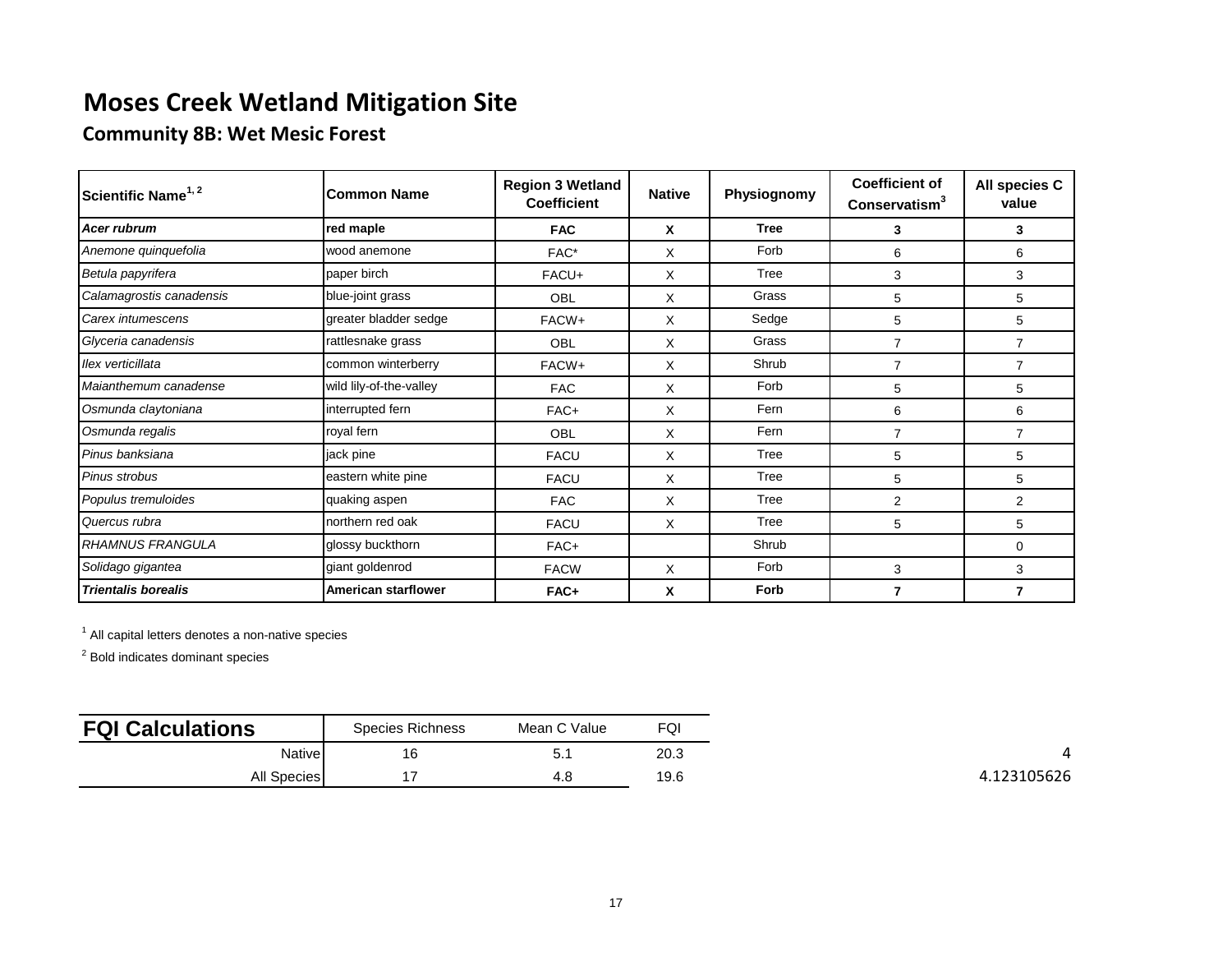$3$  Each native species is assigned a coefficient of conservatism (C) following the methods described by Swink and Wilhelm (1994) and Wilhelm and Masters (1995). Coefficients of conservatism range from 0 to 10 and represent an estimated probability that a plant is likely to occur in a landscape relatively unaltered from what is believed to be a pre-settlement condition. For example, a C of 0, is given to plants that have demonstrated little fidelity to any remnant natural community, i.e. may be found almost anywhere. Similarly, a C of 10 is applied to plants that are almost always restricted to a pre-settlement remnant, i.e. a high quality natural area. Introduced plants were not part of the pre-settlement flora, so no C value is applied to these.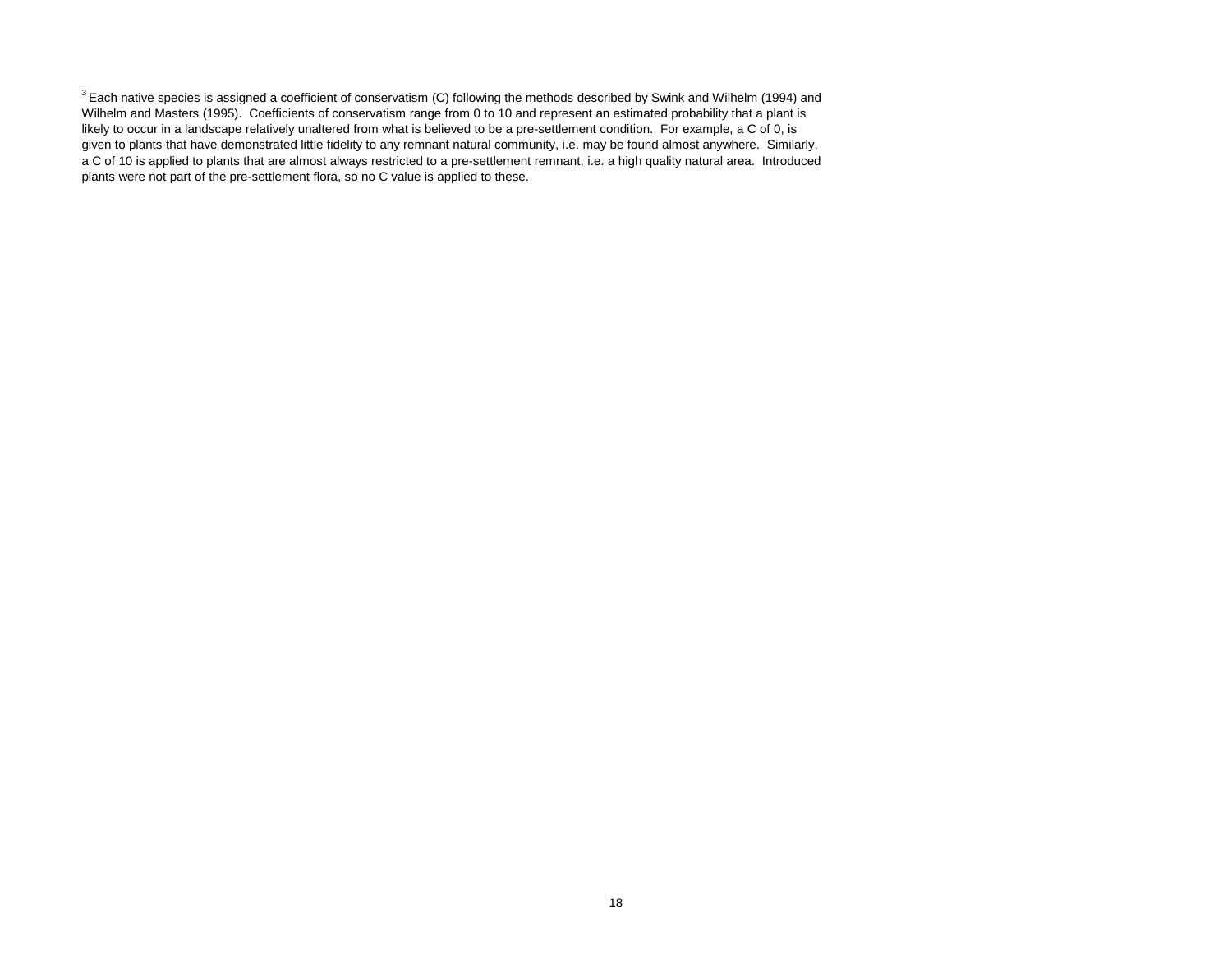### **Community 8C: Wet Mesic Forest**

| Scientific Name <sup>1, 2</sup> | <b>Common Name</b>      | <b>Region 3 Wetland</b><br><b>Coefficient</b> | <b>Native</b> | Physiognomy    | <b>Coefficient of</b><br>Conservatism <sup>3</sup> | All species C<br>value |
|---------------------------------|-------------------------|-----------------------------------------------|---------------|----------------|----------------------------------------------------|------------------------|
| <b>Acer rubrum</b>              | red maple               | <b>FAC</b>                                    | X             | <b>Tree</b>    | 3                                                  | 3                      |
| Actaea rubra                    | red baneberry           |                                               | X             | Forb           | $\overline{7}$                                     | $\overline{7}$         |
| Anemone quinquefolia            | wood anemone            | FAC*                                          | X             | Forb           | 6                                                  | 6                      |
| Asclepias syriaca               | common milkweed         | UPL                                           | X             | Forb           | 1                                                  | 1                      |
| Aster umbellatus                | flat-top aster          | <b>FACW</b>                                   | X             | Forb           | 6                                                  | 6                      |
| Athyrium filix-femina           | common lady fern        | <b>FAC</b>                                    | X             | Fern           | 5                                                  | 5                      |
| <b>BERBERIS THUNBERGII</b>      | Japanese barberry       | FACU-                                         |               | Shrub          |                                                    | $\mathbf 0$            |
| Calamagrostis canadensis        | blue-joint grass        | OBL                                           | X             | Grass          | 5                                                  | 5                      |
| Carex intumescens               | greater bladder sedge   | FACW+                                         | X             | Sedge          | 5                                                  | 5                      |
| Corylus cornuta subsp. cornuta  | beaked hazelnut         | UPL                                           | X             | Shrub          | 5                                                  | 5                      |
| Glyceria striata                | owl meadow grass        | OBL                                           | X             | Grass          | $\overline{4}$                                     | 4                      |
| Leersia oryzoides               | rice cut grass          | OBL                                           | X             | Grass          | 3                                                  | 3                      |
| Maianthemum canadense           | wild lily-of-the-valley | <b>FAC</b>                                    | X             | Forb           | 5                                                  | 5                      |
| Mitchella repens                | partridgeberry          | FACU+                                         | X             | Evergreen Ally | 6                                                  | 6                      |
| Onoclea sensibilis              | sensitive fern          | <b>FACW</b>                                   | X             | Fern           | 5                                                  | 5                      |
| Osmorhiza claytonii             | bland sweet cicely      | FACU-                                         | Χ             | Forb           | 5                                                  | 5                      |
| PHALARIS ARUNDINACEA            | reed canary grass       | FACW+                                         |               | Grass          |                                                    | 0                      |
| Pinus banksiana                 | jack pine               | <b>FACU</b>                                   | X             | <b>Tree</b>    | 5                                                  | 5                      |
| <b>Pinus strobus</b>            | eastern white pine      | <b>FACU</b>                                   | X             | <b>Tree</b>    | 5                                                  | 5                      |
| Populus tremuloides             | quaking aspen           | <b>FAC</b>                                    | X             | <b>Tree</b>    | $\mathbf 2$                                        | $\mathbf{2}$           |
| <b>Prunus serotina</b>          | wild black cherry       | <b>FACU</b>                                   | X             | <b>Tree</b>    | 3                                                  | 3                      |
| <b>RHAMNUS FRANGULA</b>         | glossy buckthorn        | FAC+                                          |               | Shrub          |                                                    | $\pmb{0}$              |
| Rubus hispidus                  | swamp dewberry          | <b>FACW</b>                                   | X             | Shrub          | $\overline{4}$                                     | 4                      |
| Spiraea alba                    | white meadowsweet       | FACW+                                         | X             | Shrub          | 4                                                  | 4                      |
| Spiraea tomentosa               | steeplebush             | <b>FACW</b>                                   | X             | Shrub          | 6                                                  | 6                      |

 $<sup>1</sup>$  All capital letters denotes a non-native species</sup>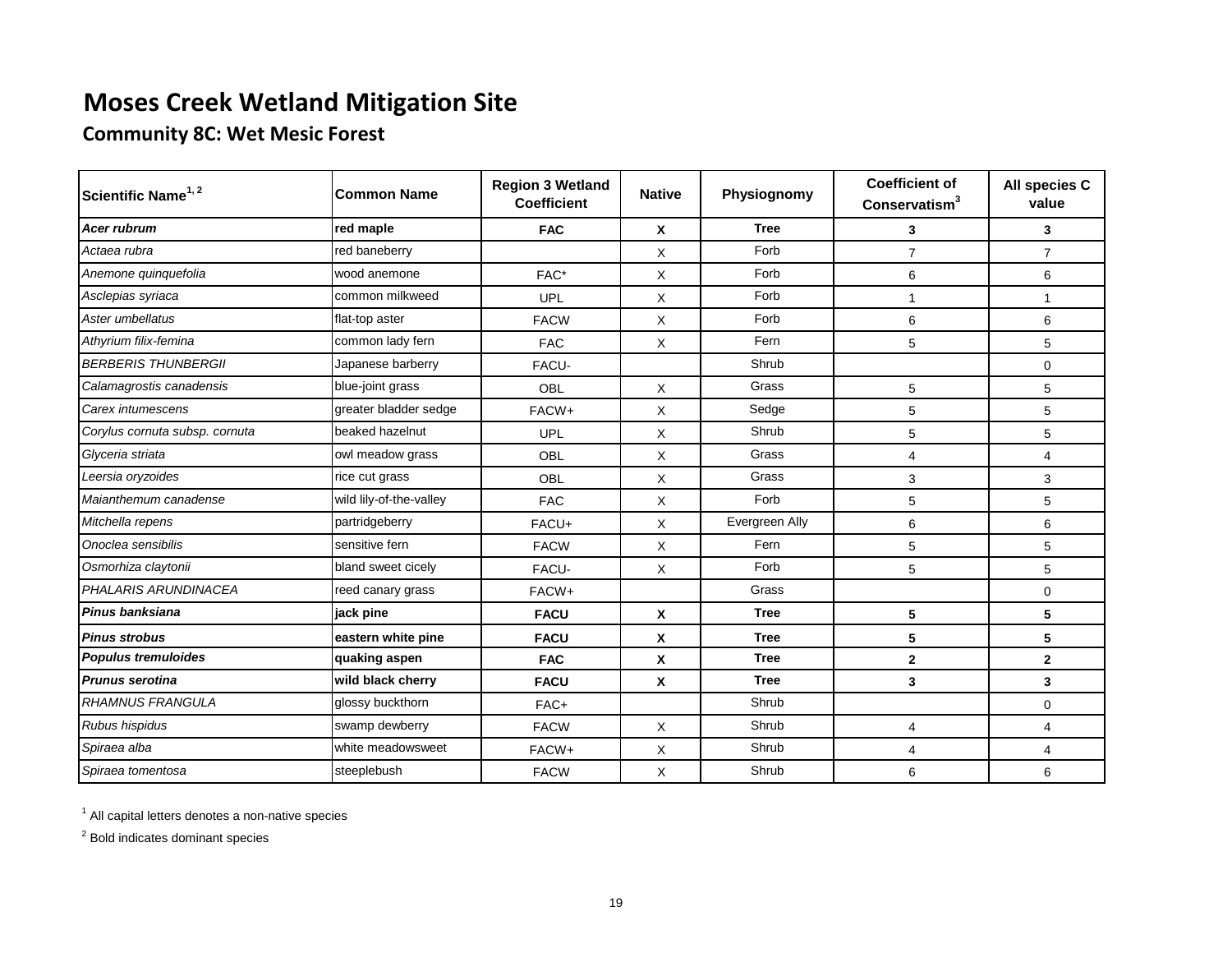| <b>FQI Calculations</b> | Species Richness | Mean C Value | FQ <sub>I</sub> |
|-------------------------|------------------|--------------|-----------------|
| Nativel                 | ົດດ<br><u>__</u> | 4.5          | 21.3            |
| All Species             | 25               | 4.C          | 20.0            |

 $3$  Each native species is assigned a coefficient of conservatism (C) following the methods described by Swink and Wilhelm (1994) and Wilhelm and Masters (1995). Coefficients of conservatism range from 0 to 10 and represent an estimated probability that a plant is likely to occur in a landscape relatively unaltered from what is believed to be a pre-settlement condition. For example, a C of 0, is given to plants that have demonstrated little fidelity to any remnant natural community, i.e. may be found almost anywhere. Similarly, a C of 10 is applied to plants that are almost always restricted to a pre-settlement remnant, i.e. a high quality natural area. Introduced plants were not part of the pre-settlement flora, so no C value is applied to these.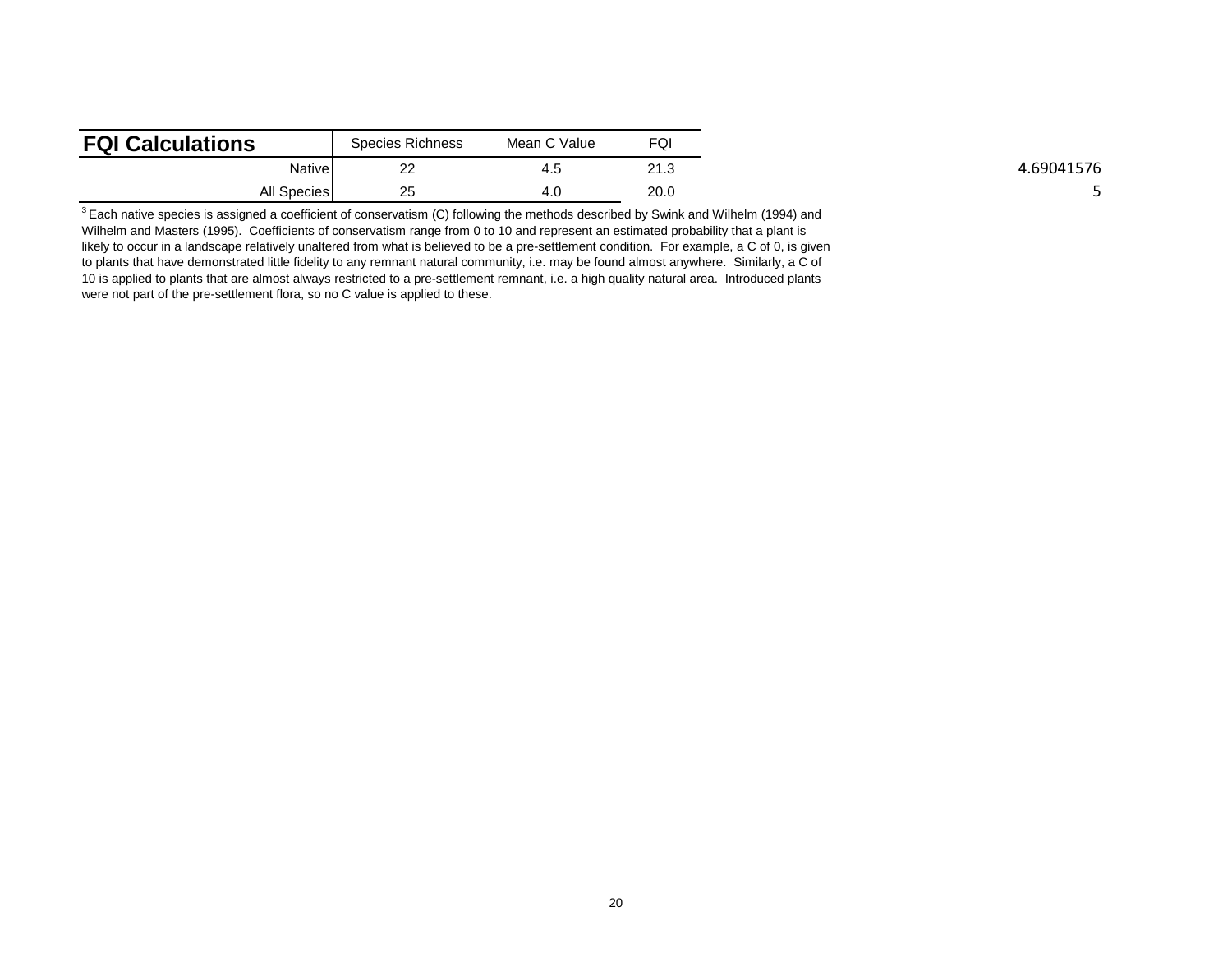**Community 8D: Wet Mesic Forest**

| Scientific Name <sup>1, 2</sup> | <b>Common Name</b>      | <b>Region 3 Wetland</b><br><b>Coefficient</b> | <b>Native</b> | Physiognomy    | <b>Coefficient of</b><br>Conservatism <sup>3</sup> | All species C<br>value |
|---------------------------------|-------------------------|-----------------------------------------------|---------------|----------------|----------------------------------------------------|------------------------|
| <b>Acer rubrum</b>              | red maple               | <b>FAC</b>                                    | X             | <b>Tree</b>    | 3                                                  | 3                      |
| Anemone quinquefolia            | wood anemone            | FAC*                                          | X             | Forb           | 6                                                  | 6                      |
| Aster umbellatus                | flat-top aster          | <b>FACW</b>                                   | X             | Forb           | 6                                                  | 6                      |
| <b>BERBERIS THUNBERGII</b>      | Japanese barberry       | FACU-                                         |               | Shrub          |                                                    | 0                      |
| <b>Calamagrostis canadensis</b> | blue-joint grass        | <b>OBL</b>                                    | X             | Grass          | 5                                                  | 5                      |
| Carex intumescens               | greater bladder sedge   | FACW+                                         | X             | Sedge          | 5                                                  | 5                      |
| Carex pensylvanica              | Pennsylvania sedge      | [UPL]                                         | X             | Sedge          | 3                                                  | 3                      |
| Corylus cornuta subsp. cornuta  | beaked hazelnut         | UPL                                           | X             | Shrub          | 5                                                  | 5                      |
| Crataegus spp                   |                         |                                               |               |                |                                                    |                        |
| Danthonia spicata               | poverty danthonia       |                                               | X             | Grass          | $\overline{4}$                                     | $\overline{4}$         |
| Erechtites hieracifolia         | fireweed                | <b>FACU</b>                                   | X             | Forb           | $\overline{2}$                                     | $\overline{2}$         |
| Maianthemum canadense           | wild lily-of-the-valley | <b>FAC</b>                                    | X             | Forb           | 5                                                  | 5                      |
| Mitchella repens                | partridgeberry          | FACU+                                         | X             | Evergreen Ally | 6                                                  | 6                      |
| Osmunda claytoniana             | interrupted fern        | FAC+                                          | X             | Fern           | 6                                                  | 6                      |
| Osmunda regalis                 | royal fern              | OBL                                           | X             | Fern           | $\overline{7}$                                     | $\overline{7}$         |
| Panicum capillare               | witch grass             | <b>FAC</b>                                    | X             | Grass          | $\overline{1}$                                     | $\mathbf{1}$           |
| <b>PHALARIS ARUNDINACEA</b>     | reed canary grass       | FACW+                                         |               | Grass          |                                                    | $\mathbf 0$            |
| PLANTAGO MAJOR                  | plantain                | FAC+                                          |               | Forb           |                                                    | $\mathbf 0$            |
| Prunus serotina                 | wild black cherry       | <b>FACU</b>                                   | X             | Tree           | 3                                                  | 3                      |
| Pteridium aquilinum             | bracken fern            | <b>FACU</b>                                   | X             | Fern           | $\overline{2}$                                     | $\overline{2}$         |
| <b>RHAMNUS FRANGULA</b>         | glossy buckthorn        | FAC+                                          |               | Shrub          | 5                                                  | 5                      |
| Smilax ecirrhata                | upright carrion-flower  |                                               | X             | Forb           | $\overline{4}$                                     | $\overline{4}$         |
| Spiraea alba                    | white meadowsweet       | FACW+                                         | X             | Shrub          | $\overline{7}$                                     | $\overline{7}$         |
| <b>Trientalis borealis</b>      | American starflower     | FAC+                                          | X             | Forb           |                                                    | $\boldsymbol{0}$       |
| <b>TRIFOLIUM REPENS</b>         | white clover            | FACU+                                         |               | Forb           | 6                                                  | 6                      |
| Uvularia sessilifolia           | sessile bellwort        | FAC-                                          | X             | Forb           | $\overline{4}$                                     | $\overline{4}$         |
| Vaccinium angustifolium         | early low blueberry     | <b>FACU</b>                                   | X             | Shrub          |                                                    |                        |

<sup>1</sup> All capital letters denotes a non-native species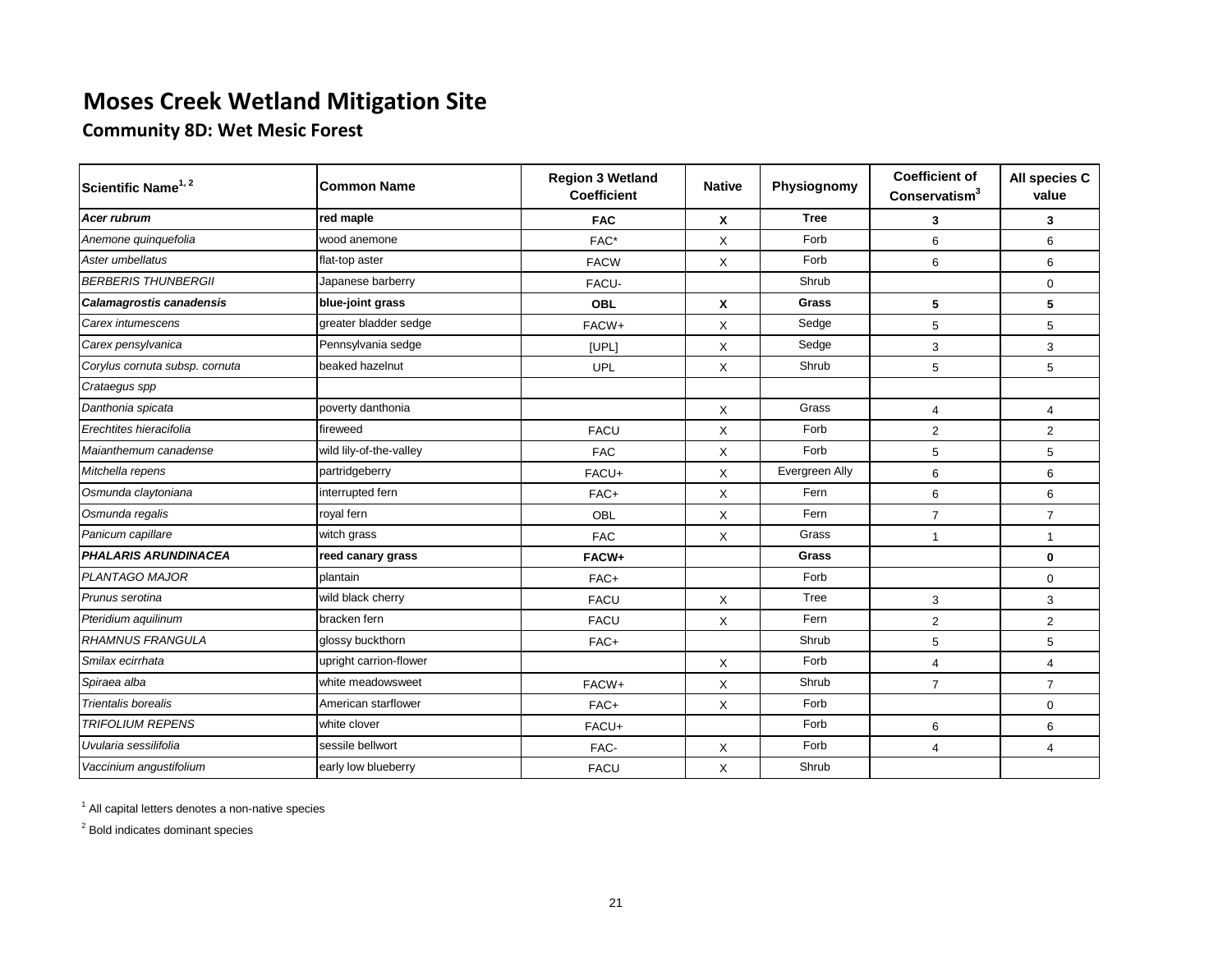| <b>FQI Calculations</b> | Species Richness | Mean C Value | FQI                           | 4.582575695 |
|-------------------------|------------------|--------------|-------------------------------|-------------|
| <b>Native</b>           | 21               | 4.5          | 20.7                          |             |
|                         |                  |              |                               |             |
|                         |                  |              |                               |             |
|                         |                  |              |                               |             |
| All Species             | 25               | 3.8          | 19.0<br>$\cdot$ - - $\cdot$ , |             |

Masters (1995). Coefficients of conservatism range from 0 to 10 and represent an estimated probability that a plant is likely to occur in a landscape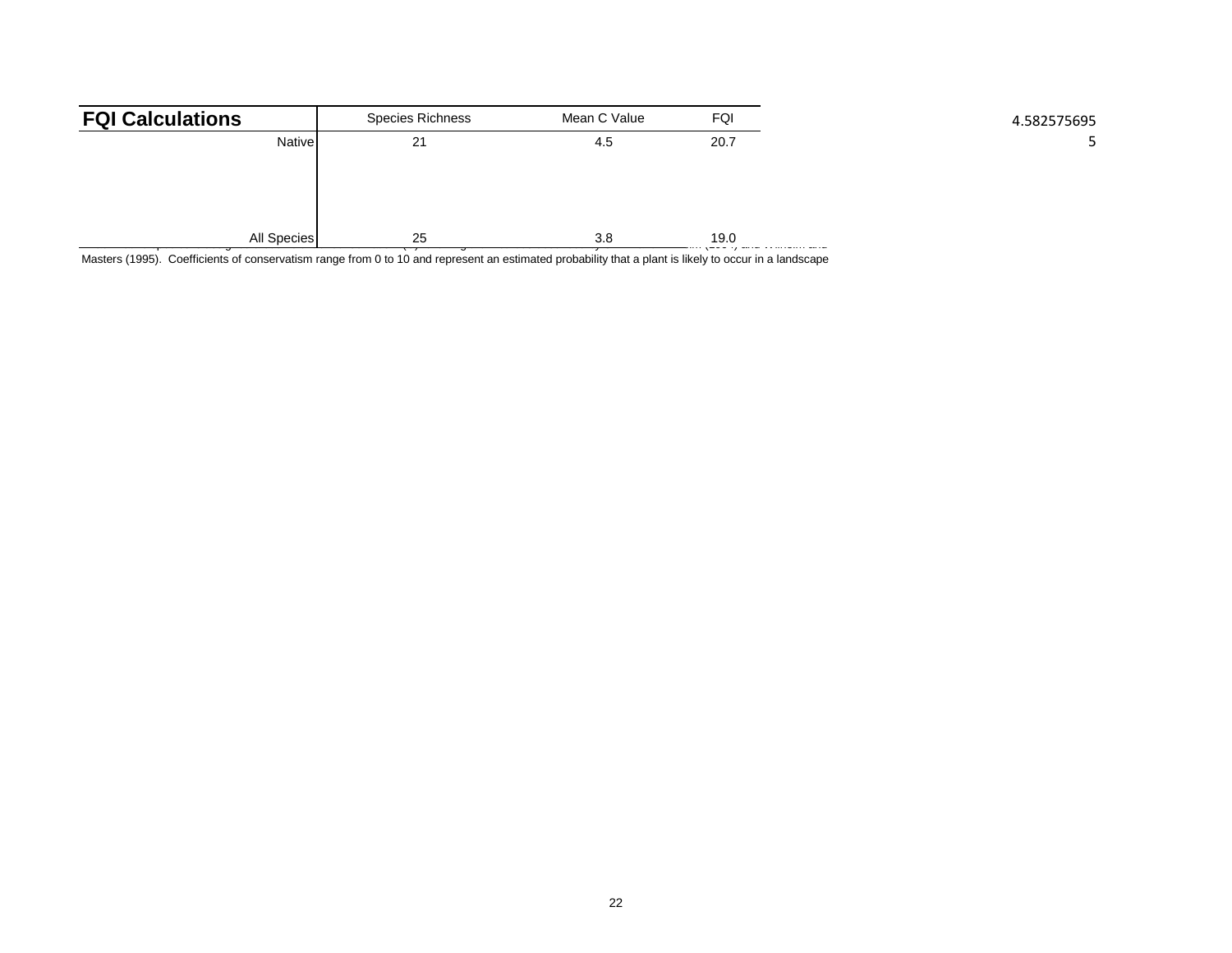**Community 9: Forested Wet Depression**

| Scientific Name <sup>1, 2</sup> | <b>Common Name</b>      | <b>Region 3 Wetland</b><br><b>Coefficient</b> | <b>Native</b> | Physiognomy    | <b>Coefficient of</b><br>Conservatism <sup>3</sup> | All species C<br>value |
|---------------------------------|-------------------------|-----------------------------------------------|---------------|----------------|----------------------------------------------------|------------------------|
| Actaea rubra                    | red baneberry           |                                               | X             | Forb           | 7                                                  | 7                      |
| Carex intumescens               | greater bladder sedge   | FACW+                                         | X             | Sedge          | 5                                                  | 5                      |
| Carex tenera                    | quill sedge             | FAC+                                          | X             | Sedge          | 4                                                  | 4                      |
| Danthonia spicata               | poverty danthonia       |                                               | X             | Grass          | 4                                                  | 4                      |
| Erechtites hieracifolia         | fireweed                | <b>FACU</b>                                   | X             | Forb           | 2                                                  | 2                      |
| <b>HYPERICUM PERFORATUM</b>     | St. John's-wort         | [UPL]                                         |               | Forb           |                                                    | 0                      |
| Maianthemum canadense           | wild lily-of-the-valley | <b>FAC</b>                                    | X             | Forb           | 5                                                  | 5                      |
| Mitchella repens                | partridgeberry          | FACU+                                         | X             | Evergreen Ally | 6                                                  | 6                      |
| Panicum capillare               | witch grass             | <b>FAC</b>                                    | X             | Grass          |                                                    |                        |
| <b>PHALARIS ARUNDINACEA</b>     | reed canary grass       | FACW+                                         |               | Grass          |                                                    | 0                      |
| Pinus strobus                   | eastern white pine      | <b>FACU</b>                                   | X             | Tree           | 5                                                  | 5                      |
| <b>Prunus serotina</b>          | wild black cherry       | <b>FACU</b>                                   | X             | <b>Tree</b>    | 3                                                  | 3                      |
| Quercus rubra                   | northern red oak        | <b>FACU</b>                                   | X             | Tree           | 5                                                  | 5                      |
| <b>Rubus hispidus</b>           | swamp dewberry          | <b>FACW</b>                                   | X             | <b>Shrub</b>   | 4                                                  | 4                      |
| Trientalis borealis             | American starflower     | FAC+                                          | X             | Forb           | $\overline{7}$                                     | $\overline{7}$         |
| Vaccinium angustifolium         | early low blueberry     | <b>FACU</b>                                   | X             | Shrub          | 4                                                  | 4                      |

 $1$  All capital letters denotes a non-native species

<sup>2</sup> Bold indicates dominant species

| <b>FQI Calculations</b> | Species Richness | Mean C Value | FQI  |
|-------------------------|------------------|--------------|------|
| Nativel                 | 14               | 4.4          | 16.6 |
| <b>All Species</b>      | 16               | R Q<br>◡.◡   | 15.5 |

 $3$  Each native species is assigned a coefficient of conservatism (C) following the methods described by Swink and Wilhelm (1994) and Wilhelm and Masters (1995). Coefficients of conservatism range from 0 to 10 and represent an estimated probability that a plant is likely to occur in a landscape relatively unaltered from what is believed to be a pre-settlement condition. For example, a C of 0, is given to plants that have demonstrated little fidelity to any remnant natural community, i.e. may be found almost anywhere. Similarly, a C of 10 is applied to plants that are almost always restricted to a pre-settlement remnant, i.e. a high quality natural area. Introduced plants were not part of the pre-settlement flora, so no C value is applied to these.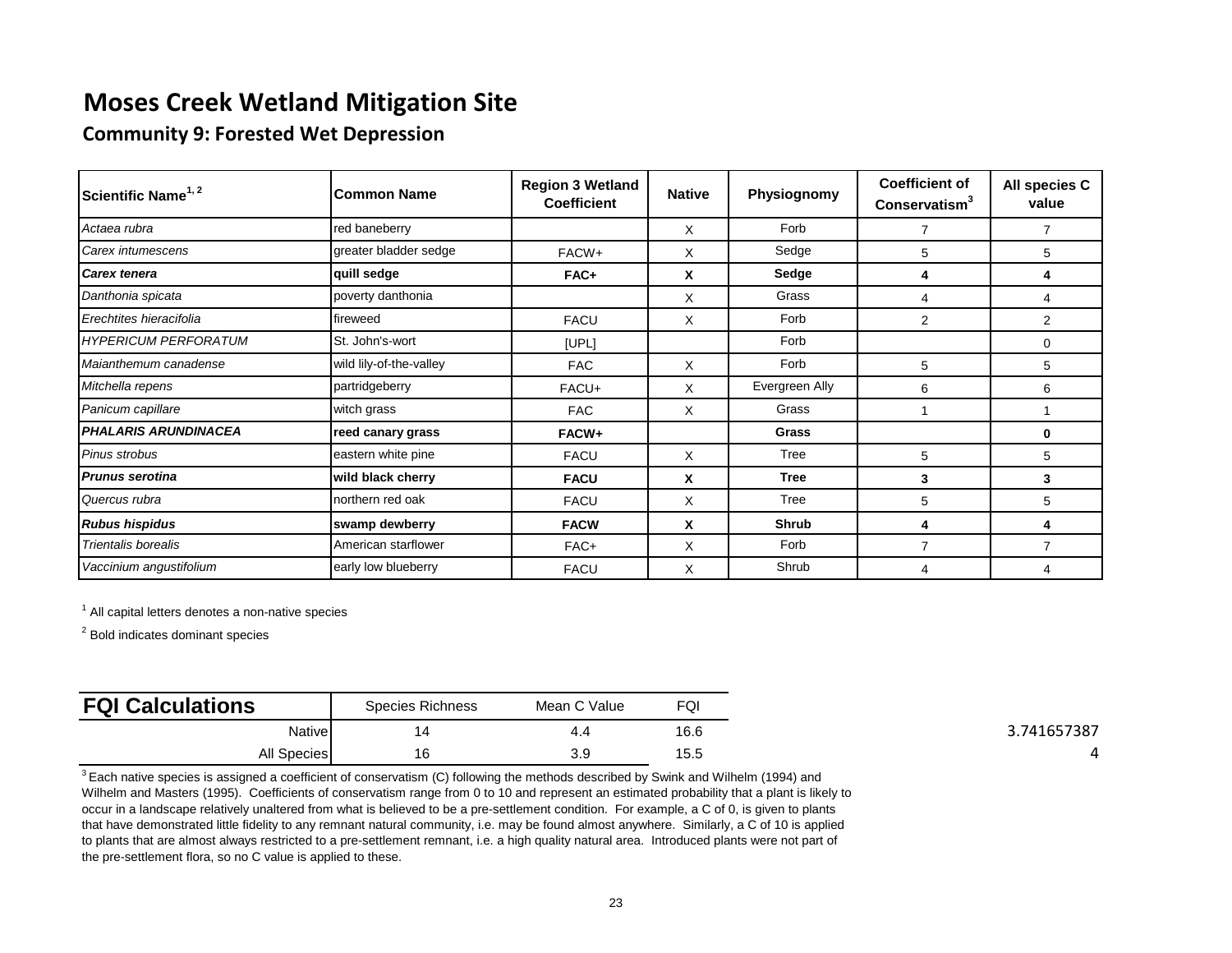## **Community R1: Wet Meadow**

| Scientific Name <sup>1, 2</sup> | <b>Common Name</b>       | <b>Region 3 Wetland</b><br><b>Coefficient</b> | <b>Native</b>             | Physiognomy | <b>Coefficient of</b><br>Conservatism <sup>3</sup> |
|---------------------------------|--------------------------|-----------------------------------------------|---------------------------|-------------|----------------------------------------------------|
| Alisma triviale                 | northern water-plantain  |                                               | $\times$                  | Aquatic     | $\overline{4}$                                     |
| Alnus incana subsp. rugosa      | swamp alder              | OBL                                           | $\boldsymbol{\mathsf{X}}$ | Tree/Shrub  | $\overline{4}$                                     |
| Aronia melanocarpa              | black chokeberry         | FACW-                                         | $\times$                  | Shrub       | $\overline{7}$                                     |
| Aster borealis                  | northern bog aster       | OBL                                           | X                         | Forb        | 10                                                 |
| Betula papyrifera               | paper birch              | FACU+                                         | $\times$                  | Tree        | 3                                                  |
| Betula pumila                   | swamp birch              | OBL                                           | $\times$                  | Shrub       | $\overline{7}$                                     |
| <b>Bidens coronatus</b>         | tall swamp marigold      | OBL                                           | X                         | Forb        | $\overline{7}$                                     |
| Calamagrostis canadensis        | blue-joint grass         | OBL                                           | X                         | Grass       | 5                                                  |
| Campanula aparinoides           | marsh bellflower         | OBL                                           | X                         | Forb        | $\overline{7}$                                     |
| Carex lacustris                 | common lake sedge        | OBL                                           | X                         | Sedge       | 6                                                  |
| Carex stricta                   | common tussock sedge     | <b>OBL</b>                                    | X                         | Sedge       | $\overline{7}$                                     |
| Carex trisperma                 | three-seeded sedge       | <b>OBL</b>                                    | $\pmb{\chi}$              | Sedge       | 9                                                  |
| Comarum palustre                | marsh cinquefoil         | OBL                                           | X                         | Shrub       | 8                                                  |
| Eleocharis ovata                | oval spike-rush          | OBL                                           | X                         | Sedge       | 8                                                  |
| llex verticillata               | common winterberry       | FACW+                                         | X                         | Shrub       | $\overline{7}$                                     |
| Iris versicolor                 | northern blue flag       | OBL                                           | X                         | Forb        | 5                                                  |
| Juncus spp                      |                          |                                               |                           |             |                                                    |
| Larix Iaricina                  | tamarack                 | <b>FACW</b>                                   | X                         | Tree        | 8                                                  |
| Lycopus uniflorus               | northern water-horehound | OBL                                           | X                         | Forb        | $\overline{4}$                                     |
| Muhlenbergia mexicana           | leafy satin grass        | <b>FACW</b>                                   | X                         | Grass       | $\overline{4}$                                     |
| Pinus banksiana                 | jack pine                | <b>FACU</b>                                   | X                         | Tree        | 5                                                  |
| Polygonum pensylvanicum         | pinkweed                 | FACW+                                         | X                         | Forb        | $\mathbf{1}$                                       |
| Polygonum sagittatum            | arrow-leaved tear-thumb  | OBL                                           | X                         | Forb        | 6                                                  |
| Rubus hispidus                  | swamp dewberry           | <b>FACW</b>                                   | X                         | Shrub       | $\overline{4}$                                     |
| Salix lucida                    | shining willow           | FACW+                                         | X                         | Tree        | 5                                                  |
| Salix petiolaris                | slender willow           | FACW+                                         | X                         | Shrub       | 6                                                  |
| Solidago uliginosa              | northern bog goldenrod   | OBL                                           | X                         | Forb        | 8                                                  |
| Sphagnum spp                    |                          |                                               |                           |             |                                                    |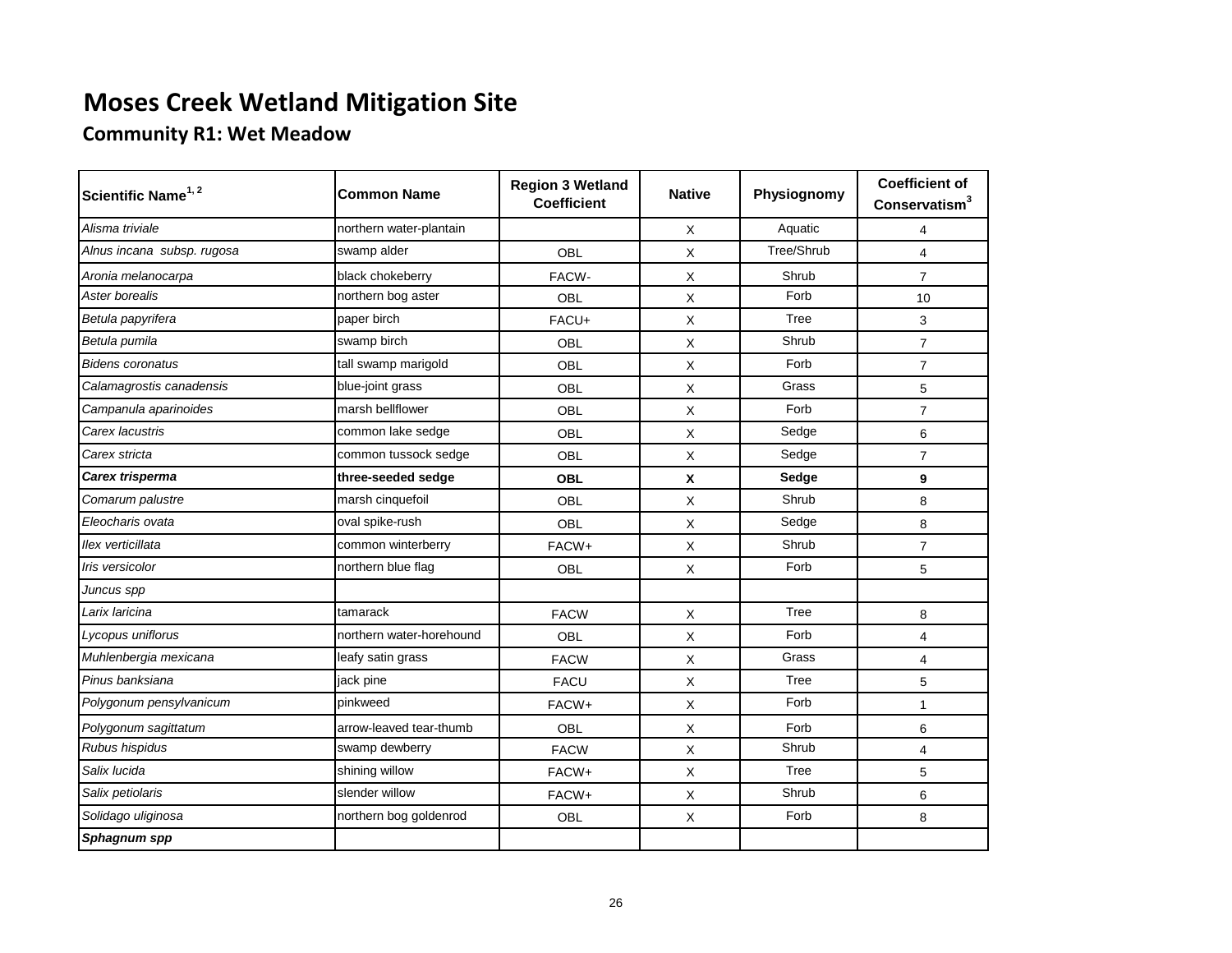| Spiraea alba                         | white meadowsweet   | FACW+       | Shrub |  |
|--------------------------------------|---------------------|-------------|-------|--|
| Spiraea tomentosa                    | steeplebush         | <b>FACW</b> | Shrub |  |
| Thelypteris palustris var. pubescens | marsh fern          | FACW+       | Fern  |  |
| Triadenum fraseri                    | bog St. John's-wort | <b>OBL</b>  | Forb  |  |
| Vaccinium macrocarpon                | cranberry           | OBL         | Shrub |  |

 $1$  All capital letters denotes a non-native species

<sup>2</sup> Bold indicates dominant species

| <b>FQI Calculations</b> | Species Richness |  | Mean C Value | ی ک  |
|-------------------------|------------------|--|--------------|------|
|                         | Native           |  |              | 33.9 |

5.567764363

 $3$  Each native species is assigned a coefficient of conservatism (C) following the methods described by Swink and Wilhelm (1994) and Wilhelm and Masters (1995). Coefficients of conservatism range from 0 to 10 and represent an estimated probability that a plant is likely to occur in a landscape relatively unaltered from what is believed to be a pre-settlement condition. For example, a C of 0, is given to plants that have demonstrated little fidelity to any remnant natural community, i.e. may be found almost anywhere. Similarly, a C of 10 is applied to plants that are almost always restricted to a pre-settlement remnant, i.e. a high quality natural area. Introduced plants were not part of the pre-settlement flora, so no C value is applied to these.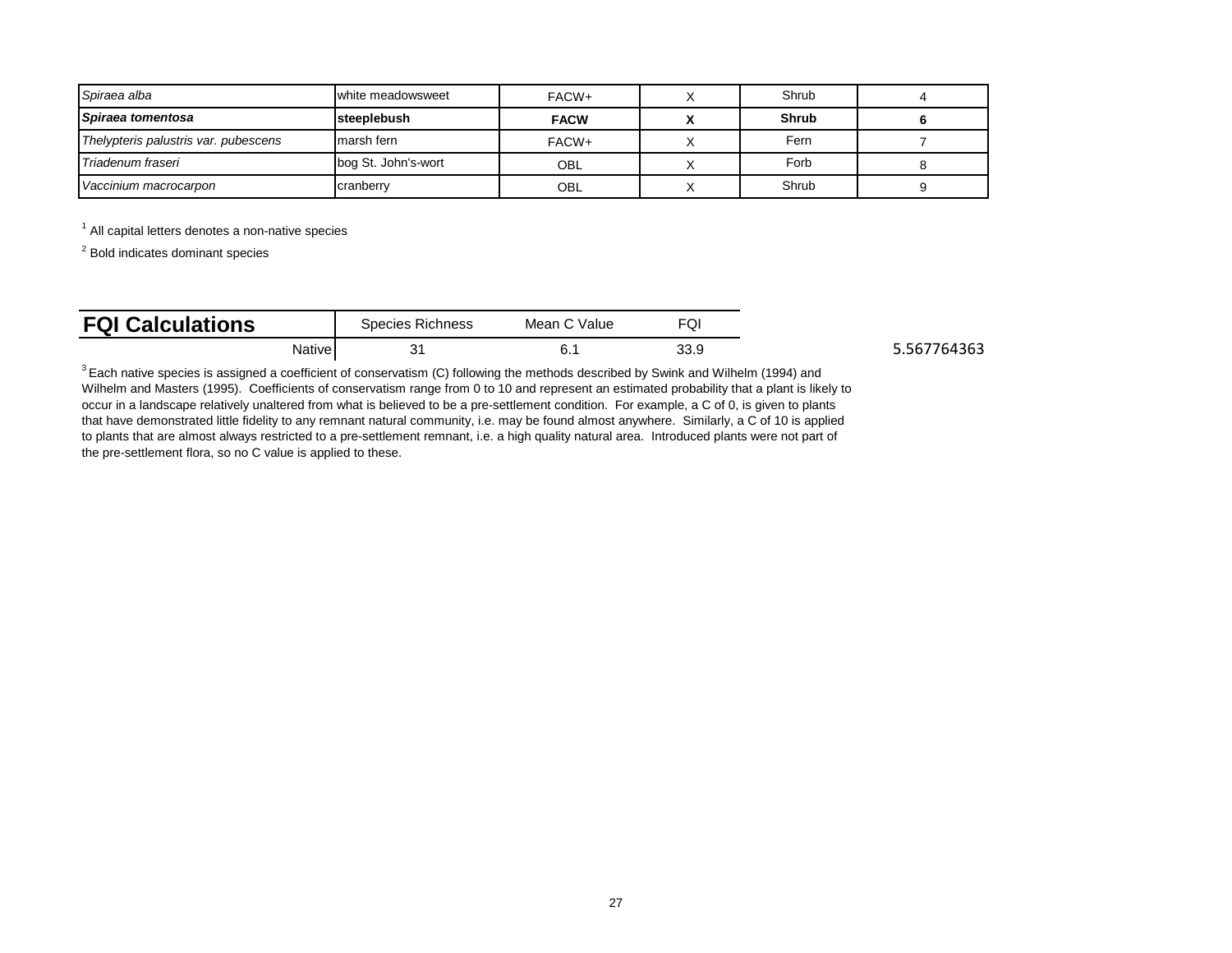**Community R2: Wet Meadow**

| Scientific Name <sup>1, 2</sup>      | <b>Common Name</b>      | <b>Region 3 Wetland</b><br><b>Coefficient</b> | <b>Native</b> | Physiognomy  | <b>Coefficient of</b><br>Conservatism <sup>3</sup> |
|--------------------------------------|-------------------------|-----------------------------------------------|---------------|--------------|----------------------------------------------------|
| Alnus incana subsp. rugosa           | swamp alder             | OBL                                           | X             | Tree/Shrub   | 4                                                  |
| Aster borealis                       | northern bog aster      | OBL                                           | X             | Forb         | 10                                                 |
| Calamagrostis canadensis             | blue-joint grass        | OBL                                           | X             | <b>Grass</b> | 5                                                  |
| Campanula aparinoides                | marsh bellflower        | OBL                                           | X             | Forb         | $\overline{7}$                                     |
| Carex lacustris                      | common lake sedge       | OBL                                           | X             | Sedge        | 6                                                  |
| Carex stricta                        | common tussock sedge    | <b>OBL</b>                                    | X             | Sedge        | $\overline{7}$                                     |
| Cicuta bulbifera                     | bulblet water-hemlock   | OBL                                           | X             | Forb         | $\overline{7}$                                     |
| Epilobium ciliatum                   | American willow-herb    | <b>FACU</b>                                   | X             | Forb         | 3                                                  |
| Iris versicolor                      | northern blue flag      | <b>OBL</b>                                    | Х             | Forb         | 5                                                  |
| Polygonum sagittatum                 | arrow-leaved tear-thumb | <b>OBL</b>                                    | X             | Forb         | 6                                                  |
| Rubus idaeus var. strigosus          | American red raspberry  | FACW-                                         | X             | Shrub        | 3                                                  |
| Salix lucida                         | shining willow          | FACW+                                         | X             | Tree         | 5                                                  |
| Salix petiolaris                     | slender willow          | FACW+                                         | X             | <b>Shrub</b> | 6                                                  |
| Scirpus cyperinus                    | wool-grass              | OBL                                           | X             | Sedge        | 4                                                  |
| Solidago uliginosa                   | northern bog goldenrod  | OBL                                           | X             | Forb         | 8                                                  |
| Sphagnum spp                         |                         |                                               |               |              |                                                    |
| Spiraea alba                         | white meadowsweet       | FACW+                                         | X             | Shrub        | 4                                                  |
| Spiraea tomentosa                    | steeplebush             | <b>FACW</b>                                   | X             | <b>Shrub</b> | 6                                                  |
| Stachys palustris                    | marsh hedge-nettle      | <b>OBL</b>                                    | X             | Forb         | 5                                                  |
| Thelypteris palustris var. pubescens | marsh fern              | FACW+                                         | X             | Fern         | $\overline{7}$                                     |

<sup>1</sup> All capital letters denotes a non-native species

| <b>FQI</b><br><b>alculations</b><br>.av |        | Species Richness<br>. | ` Value<br>Mean<br>. | $\overline{C}$<br>ו שי |
|-----------------------------------------|--------|-----------------------|----------------------|------------------------|
|                                         | Native | 19                    | ت                    | ົາ<br>Z4.0             |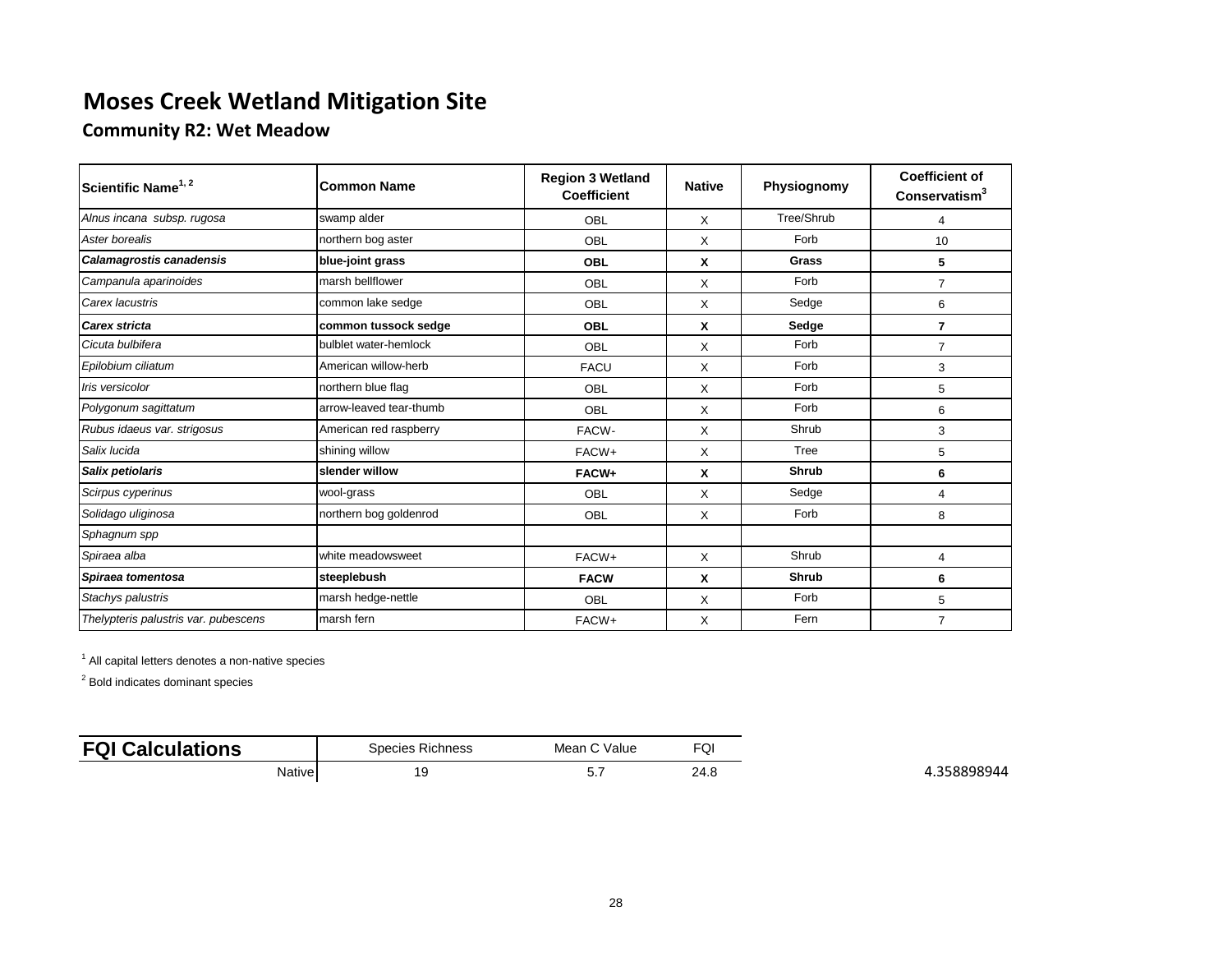$3$  Each native species is assigned a coefficient of conservatism (C) following the methods described by Swink and Wilhelm (1994) and Wilhelm and Masters (1995). Coefficients of conservatism range from 0 to 10 and represent an estimated probability that a plant is likely to occur in a landscape relatively unaltered from what is believed to be a pre-settlement condition. For example, a C of 0, is given to plants that have demonstrated little fidelity to any remnant natural community, i.e. may be found almost anywhere. Similarly, a C of 10 is applied to plants that are almost always restricted to a presettlement remnant, i.e. a high quality natural area. Introduced plants were not part of the pre-settlement flora, so no C value is applied to these.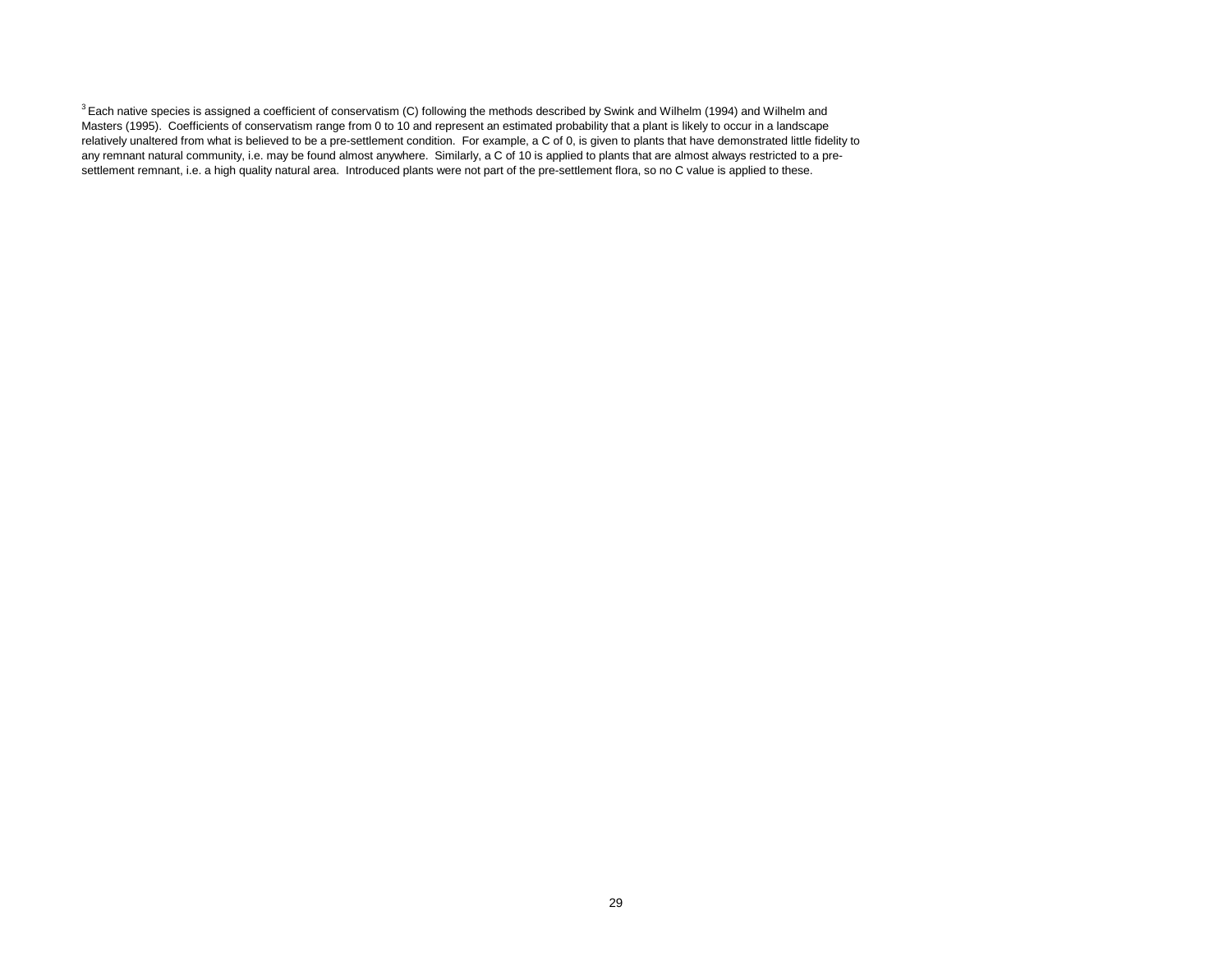**Community R3: Shrub-carr/ Alder Thicket**

| Scientific Name <sup>1, 2</sup> | <b>Common Name</b>       | <b>Region 3 Wetland</b><br><b>Coefficient</b> | <b>Native</b> | Physiognomy       | <b>Coefficient of</b><br>Conservatism <sup>3</sup> |
|---------------------------------|--------------------------|-----------------------------------------------|---------------|-------------------|----------------------------------------------------|
| Acer rubrum                     | red maple                | <b>FAC</b>                                    | X             | Tree              | 3                                                  |
| Alnus incana subsp. rugosa      | swamp alder              | <b>OBL</b>                                    | $\mathbf x$   | <b>Tree/Shrub</b> | 4                                                  |
| Asclepias syriaca               | common milkweed          | <b>UPL</b>                                    | X             | Forb              | $\mathbf{1}$                                       |
| <b>Aster borealis</b>           | northern bog aster       | <b>OBL</b>                                    | X             | Forb              | 10                                                 |
| Betula papyrifera               | paper birch              | FACU+                                         | X             | Tree              | 3                                                  |
| Betula pumila                   | swamp birch              | <b>OBL</b>                                    | X             | Shrub             | $\overline{7}$                                     |
| <b>Calamagrostis canadensis</b> | blue-joint grass         | <b>OBL</b>                                    | X             | <b>Grass</b>      | 5                                                  |
| Calla palustris                 | wild calla               | <b>OBL</b>                                    | X             | Aquatic           | 9                                                  |
| Campanula rotundifolia          | bluebell                 | FAC-                                          | X             | Forb              | 5                                                  |
| <b>Carex intumescens</b>        | greater bladder sedge    | FACW+                                         | X             | Sedge             | 5                                                  |
| <b>Carex lacustris</b>          | common lake sedge        | <b>OBL</b>                                    | X             | Sedge             | 6                                                  |
| <b>Carex stricta</b>            | common tussock sedge     | <b>OBL</b>                                    | X             | Sedge             | $\overline{7}$                                     |
| Cicuta bulbifera                | bulblet water-hemlock    | OBL                                           | X             | Forb              | $\overline{7}$                                     |
| Comarum palustre                | marsh cinquefoil         | OBL                                           | X             | Shrub             | 8                                                  |
| Eupatorium maculatum            | spotted Joe-Pye-weed     | OBL                                           | X             | Forb              | 4                                                  |
| Euthamia graminifolia           | grass-leaved goldenrod   | <b>FAC</b>                                    | X             | Forb              | $\overline{4}$                                     |
| Glyceria canadensis             | rattlesnake grass        | <b>OBL</b>                                    | X             | Grass             | $\overline{7}$                                     |
| Impatiens capensis              | orange jewelweed         | <b>FACW</b>                                   | X             | Forb              | 2                                                  |
| Iris versicolor                 | northern blue flag       | <b>OBL</b>                                    | X             | Forb              | 5                                                  |
| Larix laricina                  | tamarack                 | <b>FACW</b>                                   | X             | Tree              | 8                                                  |
| Lycopus uniflorus               | northern water-horehound | OBL                                           | X             | Forb              | 4                                                  |
| Onoclea sensibilis              | sensitive fern           | <b>FACW</b>                                   | X             | Fern              | 5                                                  |
| Osmunda claytoniana             | interrupted fern         | FAC+                                          | Χ             | Fern              | 6                                                  |
| Osmunda regalis                 | royal fern               | <b>OBL</b>                                    | $\mathbf x$   | Fern              | $\overline{7}$                                     |
| Pinus strobus                   | eastern white pine       | <b>FACU</b>                                   | X             | Tree              | 5                                                  |
| Polygonum sagittatum            | arrow-leaved tear-thumb  | <b>OBL</b>                                    | X             | Forb              | 6                                                  |
| Rubus hispidus                  | swamp dewberry           | <b>FACW</b>                                   | Χ             | Shrub             | 4                                                  |
| Salix petiolaris                | slender willow           | FACW+                                         | X             | <b>Shrub</b>      | 6                                                  |